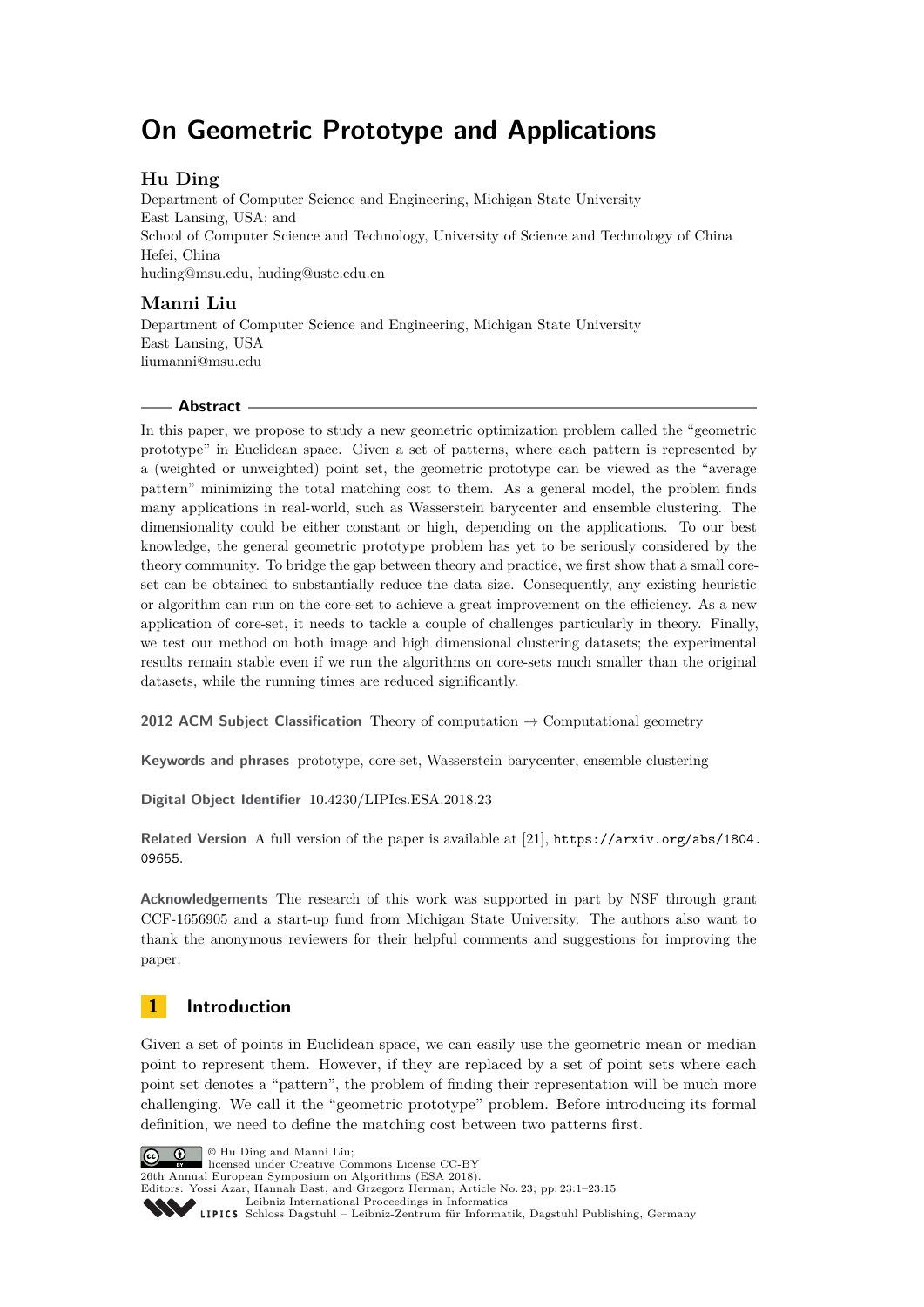<span id="page-1-2"></span>**Definition 1** ( $\mathcal{M}(A, B)$ ). Given two point sets  $A = \{a_1, a_2, \dots, a_k\}$  and  $B = \{b_1, b_2, \dots, b_k\}$  $b_k$ } in  $\mathbb{R}^d$ ,

<span id="page-1-3"></span>
$$
\mathcal{M}(A,B) = \min_{\pi \in \Pi} \sum_{j=1}^{k} ||a_j - b_{\pi(j)}||^2
$$
\n(1)

where  $\Pi$  contains all the possible permutations of  $\{1, 2, \dots, k\}$ .

 $\mathcal{M}(A, B)$  is in fact the problem of geometric matching which can be optimally solved by the Hungarian algorithm [\[16\]](#page-13-1). When the dimensionality is constant, a number of efficient approximation algorithms have been developed in past years (see more discussion in Section [1.1\)](#page-2-0).

<span id="page-1-1"></span> $\triangleright$  **Definition 2** (Geometric Prototype). Given a set of point sets  $\mathbb{P} = \{P_1, P_2, \dots, P_n\}$  with each  $P_i$  containing  $k$  points  $\{p_1^i, p_2^i, \dots, p_k^i\} \subset \mathbb{R}^d$ , the geometric prototype is a new point set  $q(\mathbb{P})$  having k points such that

<span id="page-1-0"></span>
$$
\sum_{i=1}^{n} \mathcal{M}(P_i, g(\mathbb{P})) \tag{2}
$$

is minimized. Note that  $g(\mathbb{P})$  can be a new pattern not from  $\mathbb{P}$ . Also, any *k*-point set achieving at most *c* times the minimum value of [\(2\)](#page-1-0) is called a *c*-approximation with  $\forall c \geq 1$ .

**If Remark.** It is easy to see that when  $k = 1$ , the geometric prototype is simply the mean point. Actually, the problem of geometric prototype can be viewed as a "chromatic *k*-means clustering". The *kn* points of  $\bigcup_{i=1}^{n} P_i$  form *k* clusters where the *k* points of each  $P_i$  should be assigned to the *k* clusters separately; to minimize the objective function [\(2\)](#page-1-0), the *k* points of  $g(\mathbb{P})$  should be the mean points of the resulting clusters.

In Definition [2,](#page-1-1) the dimension *d* could be either constant or high depending on the applications, and *n* usually is large (*k* could be not constant, but often much smaller than *n* in the applications). To our best knowledge, the general geometric prototype problem has never been systematically studied in the area of computational geometry (except some special cases; see Section [1.1\)](#page-2-0), but finds many real-world applications recently. Below, we introduce two important applications in low and high dimension, respectively.

**(1) Wasserstein Barycenter.** Given a large set of images, finding their average yields several benefits in practice. For example, if all the images are taken from the same object but have certain extents of noise, their average image could serve as a robust pattern to represent them; also, this is an efficient way to compress large image datasets. In computer vision, Earth Mover's Distance (EMD) [\[39\]](#page-14-1) is widely used to measure the difference between two images; the average image minimizing the total EMDs to all the images is defined as the *Wasserstein Barycenter* [\[9,](#page-12-0) [10,](#page-12-1) [17,](#page-13-2) [29,](#page-13-3) [46\]](#page-14-2). In addition, Ding and Xu [\[20,](#page-13-4) [24\]](#page-13-5) considered the case allowing rigid/affine transformations for each image. Wasserstein Barycenter can also be applied to Bayesian inference [\[43\]](#page-14-3). Note that the geometric prototype defined above is not exactly equivalent to Wasserstein Barycenter, because the latter one requires each point having a non-negative weight and EMD is to minimize the max flow cost; however, the techniques proposed in this paper can be easily extended to handle EMD and we will discuss it later.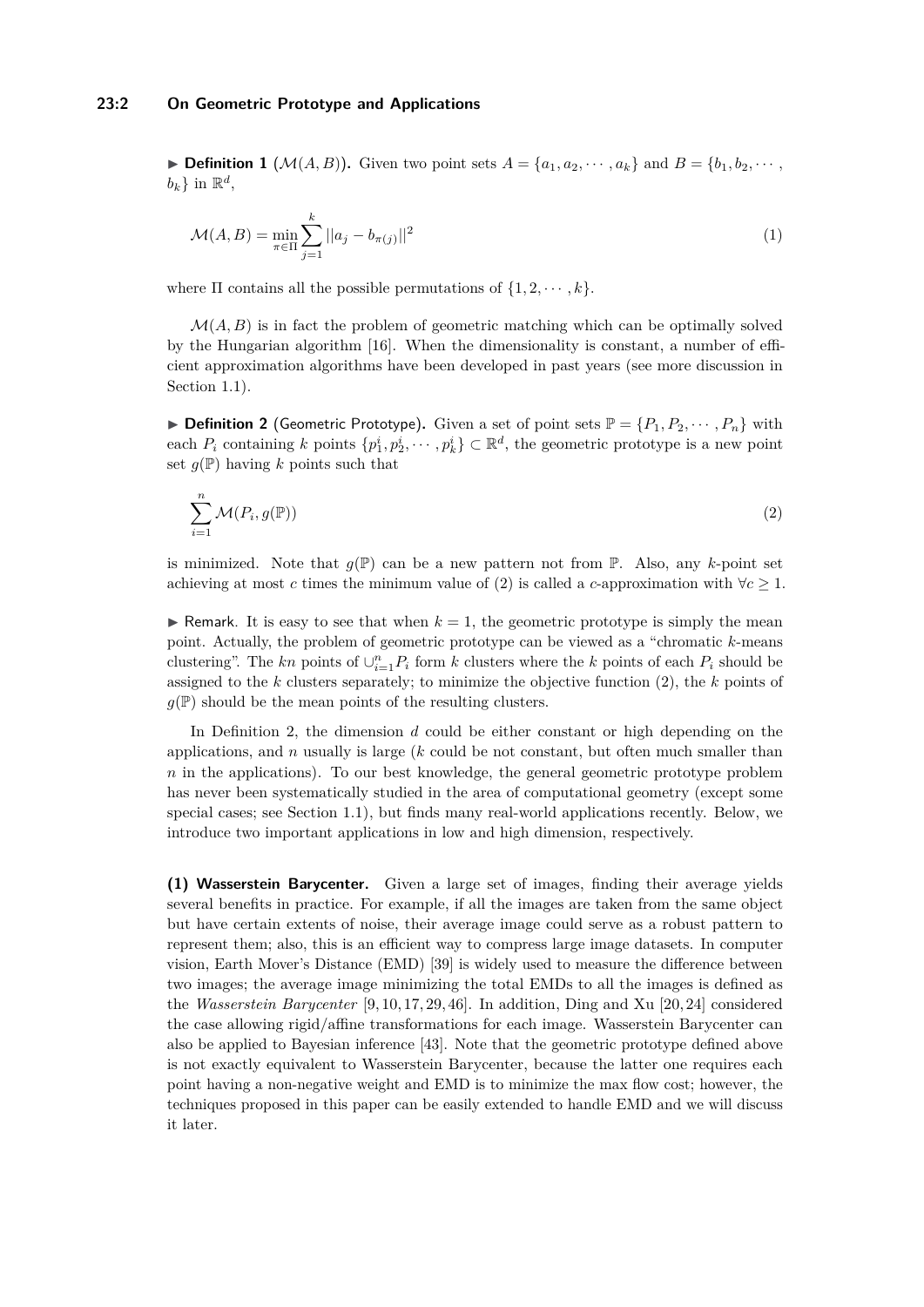

<span id="page-2-1"></span>**Figure 1**  $d = 10$  and  $k = 3$ . The three clusters are mapped to 3 binary vectors in  $\mathbb{R}^{10}$ .

**(2) Ensemble Clustering.** Given a number of different clustering solutions for the same set of items, the problem about finding a unified clustering solution minimizing the total differences to them is called *ensemble clustering* [\[28\]](#page-13-6). This problem has attracted a great deal of attention, especially for the applications in big data and crowdsourcing [\[27,](#page-13-7) [35,](#page-13-8) [42,](#page-14-4) [44\]](#page-14-5). For example, due to the proliferation of networked sensing systems, we can use a large number of sensors to record the same environment and each sensor can generate an individual clustering for the same set of objects. However, most of existing approaches rely on algebraic or graphic models and need to solve complicated optimizations with high complexities (such as semi-definite programming [\[42\]](#page-14-4)).

Recently, Ding et al. [\[22\]](#page-13-9) presented a novel high dimensional geometric model for the problem of ensemble clustering: suppose there are *d* items and each clustering solution has  $k$  clusters on these items (if less than  $k$ , we can add some dummy empty clusters); then, each single cluster is mapped to a binary vector in  $\mathbb{R}^d$  where each dimension indicates the membership of an individual item (see Figure [1\)](#page-2-1); so each clustering solution is mapped to a *k*-point set in  $\mathbb{R}^d$ ; the size of the symmetric difference between two clusters is equal to their squared distance in  $\mathbb{R}^d$ , and thus the difference between two clustering solutions is always equal to half of their matching cost (Definition [1\)](#page-1-2) in Euclidean space. Therefore, finding the final clustering solution minimizing the total differences to the given solutions is equivalent to computing the geometric prototype of the resulting *k*-point sets in R *d* . Please find more details in [\[22\]](#page-13-9). Note that the obtained geometric prototype may result in fractional clustering memberships, because the points of the geometric prototype are not necessarily binary vectors. So the approximation result in [\[22\]](#page-13-9) does not violate the APX-hardness for strict ensemble/consensus clustering [\[11\]](#page-12-2). Actually fractional clustering memberships are acceptable and make sense in practice; for instance, we may claim that one object belongs to class 1, 2, and 3 with probabilities of 70%, 20%, and 10%, respectively.

## <span id="page-2-0"></span>**1.1 Our Main Contributions and Related Work**

Due to the non-convex nature of the geometric prototype problem, most of the aforementioned approaches for Wasserstein barycenter [\[9,](#page-12-0)[10,](#page-12-1)[17,](#page-13-2)[29,](#page-13-3)[46\]](#page-14-2) and large-scale ensemble clustering [\[22\]](#page-13-9) are iterative algorithms, such as alternating minimization and Alternating Direction Method of Multipliers (ADMM) [\[12\]](#page-12-3), which can converge to some local optimums. Those approaches could be very slow for large datasets, because they may run many rounds and each round usually needs to conduct some complicated update or optimization. This is also the main motivation of our work, that is, replacing the original large input by a small core-set to speed up the computation of existing algorithms.

In this paper, our contribution is twofold in the aspects of theory and applications. In theory, we show that a small core-set can be obtained for the problem of geometric prototype. More importantly, our core-set is independent of any geometric prototype algorithm; namely, we can run any available algorithm as a black box on the core-set, instead of the original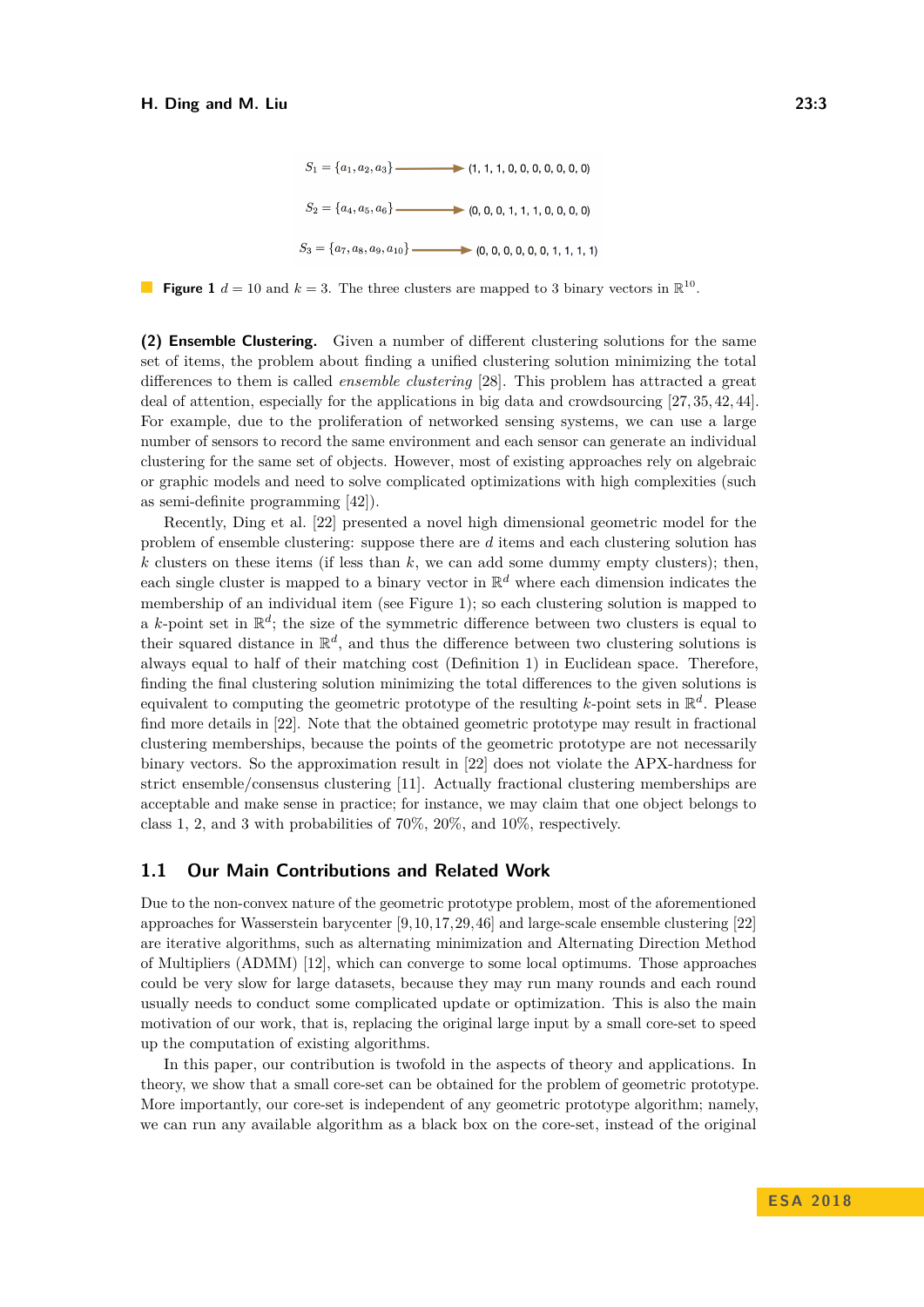#### **23:4 On Geometric Prototype and Applications**

instance P, to achieve a similar result. Although core-set has been extensively studied for many applications before [\[3,](#page-12-4) [38\]](#page-14-6), we still need to tackle several significant challenges when constructing the core-set for geometric prototype. In practice, we test our method for solving the applications Wasserstein barycenter and ensemble clustering. The experiment shows that running the existing algorithms on core-sets can achieve almost the same results while the running times are substantially reduced.

**Related work.** The general geometric prototype problem has yet to be seriously considered by the theory community (to our best knowledge), however, some special cases were studied before. Based on the remark below Definition [2,](#page-1-1) we know that finding the geometric prototype is also a chromatic clustering problem. Motivated by the application of managing traffic flows, Arkin et al. [\[8\]](#page-12-5) studied a variety of chromatic 2-center clustering in 2D and gave both exact and approximate solutions. In addition, Ding and Xu [\[23,](#page-13-10) [25\]](#page-13-11) studied chromatic clustering in high dimension; however, their method assumes that *k* is constant and thus it is unable to be extended to our general geometric prototype problem.

Computing the geometric matching  $\mathcal{M}(A, B)$  is a sub-problem of geometric prototype. Besides the Hungarian algorithm [\[16\]](#page-13-1), the computational geometry community has extensively studied its approximation algorithms for the case in constant dimension [\[2,](#page-12-6) [4,](#page-12-7) [7,](#page-12-8) [40,](#page-14-7) [41\]](#page-14-8), and some of them can achieve nearly linear running time.

The rest of the paper is organized as follows. First, we introduce some basic results and useful tools in Section [2.](#page-3-0) Then we show our core-set construction and analysis in Section [3.](#page-4-0) Finally, we implement our algorithm and test it on multiple datasets in Section [4.](#page-10-0) Due to the space limit, we omit some proofs and the reader can find more details in the full version of our paper [\[21\]](#page-13-0).

## <span id="page-3-0"></span>**2 Preliminaries**

**The hardness.** Actually, we are able to show that finding the optimal geometric prototype of a given instance is NP-hard and has no FPTAS even if *k* = 2 in high dimensional space, unless  $P=NP$ . Our proof makes use of the construction by Dasgupta for the NP-hardness proof of the 2-means clustering problem in high dimension [\[18\]](#page-13-12).

The following lemma, which can be easily obtained via Definition [1,](#page-1-2) is repeatedly used in our analysis.

<span id="page-3-1"></span> $\blacktriangleright$  **Lemma 3.** *Given three k-point sets A*, *B*, and *C* in  $\mathbb{R}^d$ ,

$$
\mathcal{M}(A,B) \le 2\mathcal{M}(A,C) + 2\mathcal{M}(C,B). \tag{3}
$$

Using Markov inequality and Lemma [3,](#page-3-1) Ding et al. [\[22\]](#page-13-9) showed that a constant approximation can be achieved with constant probability.

<span id="page-3-2"></span>**Theorem 4** ( [\[22\]](#page-13-9)). Let  $\alpha > 1$ . Given an instance  $\mathbb P$  of the geometric prototype problem, if *we randomly pick a point set*  $P_{i_0}$  from  $\mathbb{P}$ , then with probability at least  $1 - \frac{1}{\alpha}$ ,  $\mathcal{M}(P_{i_0}, g(\mathbb{P}))$ *is no larger than*  $\frac{\alpha}{n} \sum_{i=1}^{n} \mathcal{M}(P_i, g(\mathbb{P}))$  *and*  $P_{i_0}$  *yields a*  $(2\alpha + 2)$ *-approximation.* 

 $\triangleright$  Remark. To boost the success probability, we can try multiple times and select the one yielding the lowest objective value. For example, if we try *t* times, the success probability will be  $1 - \frac{1}{\alpha^t}$ .

According to Theorem [4,](#page-3-2) the selected  $P_{i_0}$  could serve as a good initialization for the geometric prototype. To further improve the approximation ratio, the algorithm in [\[22\]](#page-13-9)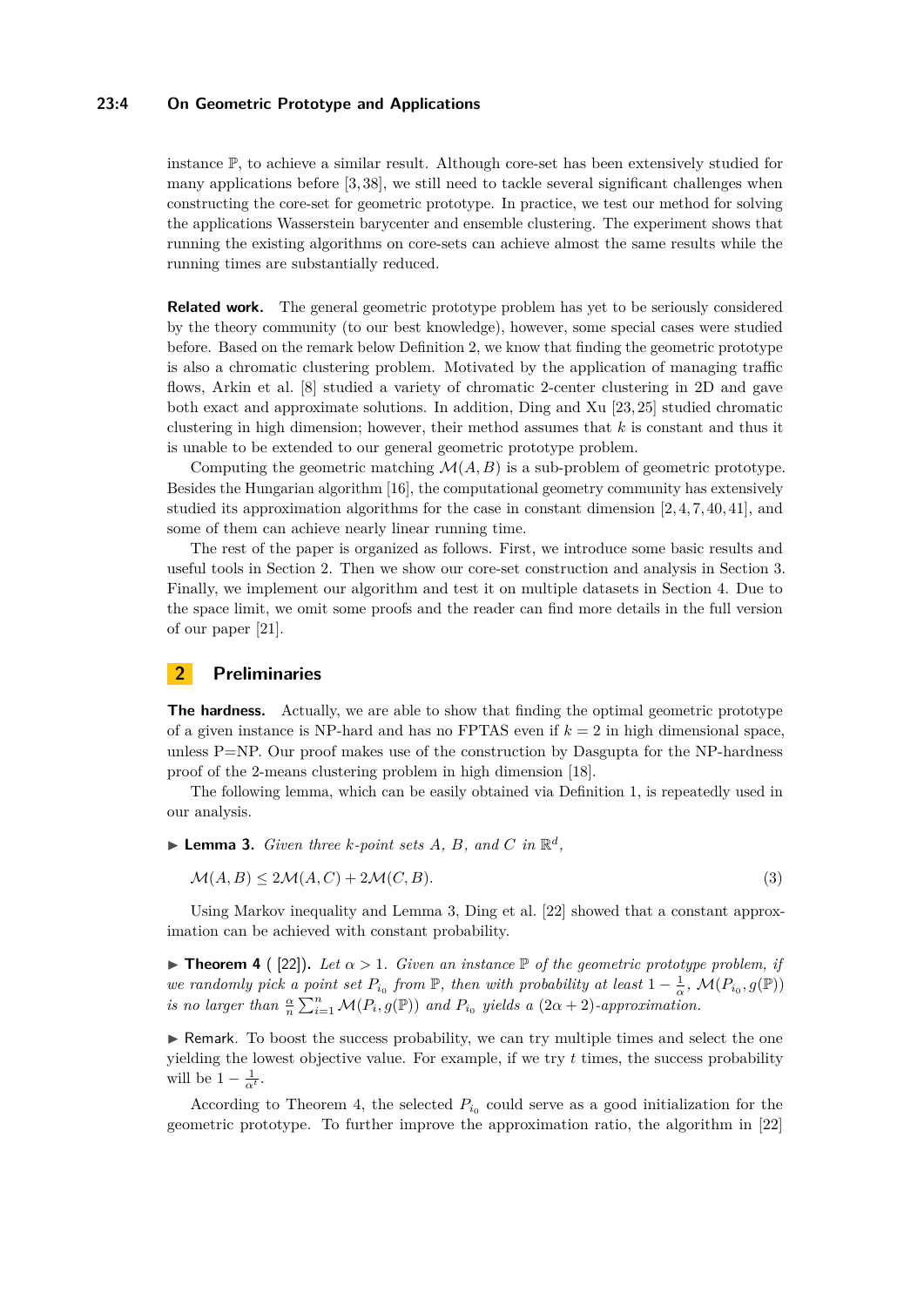adopts a simple alternating minimization procedure, i.e., alternatively updating the prototype and matchings round by round. The main drawback of this algorithm is that it needs to repeatedly compute the matchings between the prototype and all the given point sets in each round, and thus the running time is high especially when some or all of *n*, *k*, and *d* are large (as discussed at the beginning of Section [1.1\)](#page-2-0).

In addition, we are able to apply the well known Johnson-Lindenstrauss (JL) lemma [\[1\]](#page-12-9) to reduce the dimensionality before running the algorithm; also, the obtained geometric prototype in the lower dimension can be efficiently mapped back to the original space [\[22\]](#page-13-9).

<span id="page-4-3"></span>**Find 5** ( [\[22\]](#page-13-9)). Let  $0 < \epsilon < 1$  and  $c \geq 1$ . Suppose we randomly project a given instance  $\mathbb{P}$  *of the geometric prototype problem from*  $\mathbb{R}^d$  *to*  $\mathbb{R}^{O(\log(nk)/\epsilon^2)}$  *and obtain a new instance*  $\mathbb{P}^d$ *in the lower dimension. Then, with high probability, we can convert any c-approximation for*  $\mathbb{P}'$  to a  $c(\frac{1+\epsilon}{1-\epsilon})^2$ -approximation for  $\mathbb{P}$  in  $\mathbb{R}^d$ , in  $O(nkd)$  time.

The following lemma is a key tool in our analysis. In fact, it can be viewed as an interesting supplement of Lemma [3.](#page-3-1)

<span id="page-4-2"></span> $\blacktriangleright$  **Lemma 6.** *Let A*, *B*, and *C* be three *k*-point sets in  $\mathbb{R}^d$ . Then for any  $\epsilon > 0$ ,

$$
\left|\mathcal{M}(A,B) - \mathcal{M}(A,C)\right| \leq (1 + \frac{1}{\epsilon})\mathcal{M}(B,C) + \epsilon \mathcal{M}(A,B)
$$
\n(4)

## <span id="page-4-0"></span>**3 Core-set for Reducing the Data Size**

Langberg and Schulman [\[32\]](#page-13-13) introduced a framework of core-set (it was called " $\epsilon$ -approximator" in their paper) to compress data for several geometric shape fitting problems; further, Feldman and Langberg [\[26\]](#page-13-14) improved the core-set size for a large class of clustering problems. Here, we consider constructing a core-set of the instance  $\mathbb P$  so as to reduce the data size and running time. Formally, our objective is to find a small sample  $\mathbb{S} \subset \mathbb{P}$  and assign a weight  $w_l$  for each  $P_l \in \mathbb{S}$ , such that for any *k*-point set  $Q \subset \mathbb{R}^d$ ,

<span id="page-4-1"></span>
$$
\Big|\sum_{P_l\in\mathbb{P}}\mathcal{M}(P_l,Q)-\sum_{P_l\in\mathbb{S}}w_l\mathcal{M}(P_l,Q)\Big|\leq O(\epsilon)\sum_{P_l\in\mathbb{P}}\mathcal{M}(P_l,Q)\tag{5}
$$

with certain probability and small enough  $\epsilon > 0$ . Moreover, we want to keep each weight  $w_l$ to be non-negative so as to easily run any existing algorithm or heuristic on the core-set.

Unfortunately, we cannot directly apply the existing ideas to the problem of geometric prototype, because the points from  $\cup_{i=1}^{n} P_i$  are not independent from each other (due to the matching constraint in Definition [1;](#page-1-2) also see our remark below Definition [2\)](#page-1-1) and it would be much more challenging to build the connection between the sampled core-set and P. Instead, we regard each *P<sup>i</sup>* as an "abstract point" and compute a core-set on these *n* abstract points. Though these abstract points can form some metric space with the matching costs being their pairwise (squared) distances, it is still quite different to metric clustering studied by [\[14,](#page-12-10) [26,](#page-13-14) [32\]](#page-13-13), since the prototype  $g(\mathbb{P})$  is not necessarily from  $\mathbb P$  and could appear anywhere in the Euclidean space.

Conceptually, the core-set construction is a random sampling process: first, compute an upper bound on the sensitivity  $\sigma_{\mathbb{P}}(P_i)$  of each  $P_i$  (we will formally define the sensitivity later); then take a sample from  $\mathbb P$  with probabilities proportional to  $\sigma_{\mathbb P}(P_i)$  to form the core-set. To implement this construction, we have to develop new ideas for resolving the following two issues. **(I)** How to compute  $\sigma_{\mathbb{P}}(P_i)$ , or its upper bound, so as to generate the probability distribution for sampling. **(II)** What sample size is needed to ensure our core-set yields a sufficient approximation. We consider these two issues in Section [3.1](#page-5-0) and [3.2,](#page-6-0) respectively.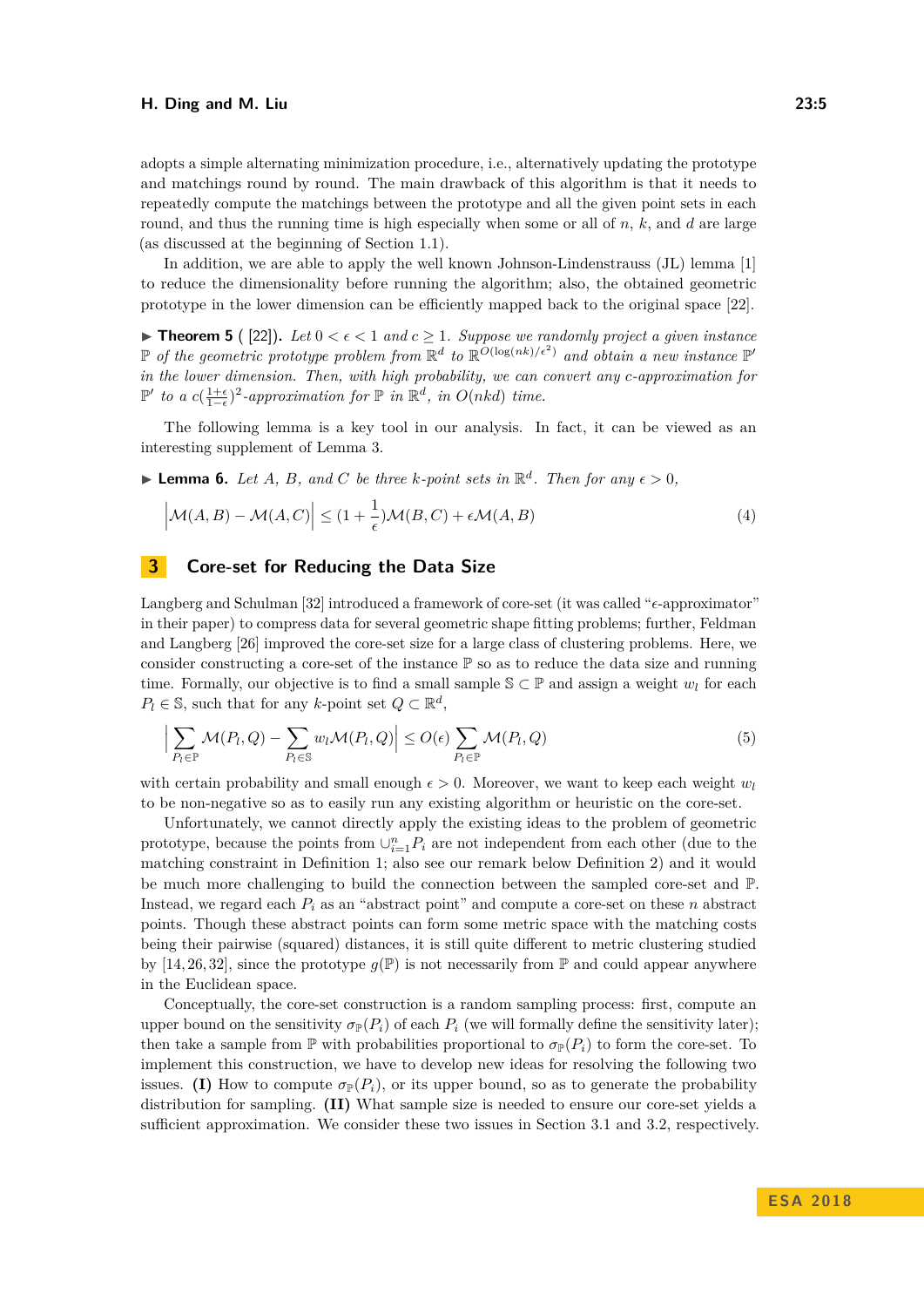### **23:6 On Geometric Prototype and Applications**

The final result for core-set construction of geometric prototype is presented in Theorem [13.](#page-9-0) We also discuss some extensions on other metrics  $(e.g., l_1 \text{ norm and earth move's distance})$ and the time complexity in Section [3.3](#page-9-1) and [3.4,](#page-10-1) respectively.

## <span id="page-5-0"></span>**3.1 Solving Issue I**

Following [\[32\]](#page-13-13), the sensitivity of each  $P_i \in \mathbb{P}$  is defined as follows:

<span id="page-5-1"></span>
$$
\sigma_{\mathbb{P}}(P_i) = \sup_{Q} \frac{\mathcal{M}(P_i, Q)}{\sum_{P_i \in \mathbb{P}} \mathcal{M}(P_i, Q)}\tag{6}
$$

where  $Q$  is restricted to be *k*-point set in  $\mathbb{R}^d$ . Intuitively, the sensitivity measures the importance of each  $P_i$  among all the patterns of  $\mathbb{P}$ . Directly obtaining the value of  $\sigma_{\mathbb{P}}(P_i)$ could be challenging and also needless, thus we often turn to compute an upper bound for it.

Recall that  $g(\mathbb{P})$  is the optimal geometric prototype of  $\mathbb{P}$ , and let  $\Delta = \sum_{P_l \in \mathbb{P}} \mathcal{M}(P_l, g(\mathbb{P}))$ for convenience.

<span id="page-5-3"></span>
$$
\blacktriangleright \textbf{ Lemma 7.} \ \textit{For any } P_i \in \mathbb{P}, \ \sigma_{\mathbb{P}}(P_i) \leq \frac{2\mathcal{M}(P_i,g(\mathbb{P}))}{\Delta} + \frac{16}{n}.
$$

**Proof.** First, we consider  $\frac{\mathcal{M}(P_i, Q)}{\sum_{P_i \subset P_i} \mathcal{M}(P_i)}$  $\frac{\mathcal{M}(P_i,Q)}{P_l\in\mathbb{P}}\mathcal{M}(P_l,Q)$  with a fixed *Q* in [\(6\)](#page-5-1). Through Lemma [3,](#page-3-1) we know that the numerator  $\mathcal{M}(P_i, Q)$  is bounded by  $2\mathcal{M}(P_i, g(\mathbb{P})) + 2\mathcal{M}(g(\mathbb{P}), Q)$ . Then, we consider two cases: **(1)**  $\mathcal{M}(g(\mathbb{P}), Q) \leq \frac{8}{n}\Delta$  and **(2)**  $\mathcal{M}(g(\mathbb{P}), Q) > \frac{8}{n}\Delta$ .

Since  $\Delta \leq \sum_{P_l \in \mathbb{P}} \mathcal{M}(P_l, Q)$ , we directly have

$$
\frac{\mathcal{M}(P_i, Q)}{\sum_{P_i \in \mathbb{P}} \mathcal{M}(P_i, Q)} \leq \frac{2\mathcal{M}(P_i, g(\mathbb{P})) + 2\mathcal{M}(g(\mathbb{P}), Q)}{\sum_{P_i \in \mathbb{P}} \mathcal{M}(P_i, Q)}
$$
\n
$$
\leq \frac{2\mathcal{M}(P_i, g(\mathbb{P})) + \frac{16}{n}\Delta}{\Delta}
$$
\n
$$
= \frac{2\mathcal{M}(P_i, g(\mathbb{P}))}{\Delta} + \frac{16}{n} \tag{7}
$$

for case  $(1)$ .

Now, we assume that case (2) is true. Denote by  $\mathbb{P}'$  the set  $\{P_l \in \mathbb{P} \mid \mathcal{M}(P_l, g(\mathbb{P})) \leq \frac{2}{n}\Delta\},\$ and Markov inequality implies  $|\mathbb{P}'| \geq \frac{n}{2}$ . Applying Lemma [3](#page-3-1) again, we have

$$
\sum_{P_l \in \mathbb{P}} \mathcal{M}(P_l, Q) \geq \sum_{P_l \in \mathbb{P}'} \mathcal{M}(P_l, Q) \geq \sum_{P_l \in \mathbb{P}'} \left( \frac{1}{2} \mathcal{M}(g(\mathbb{P}), Q) - \mathcal{M}(g(\mathbb{P}), P_l) \right)
$$
\n
$$
\geq \sum_{P_l \in \mathbb{P}'} \left( \frac{1}{2} \mathcal{M}(g(\mathbb{P}), Q) - \frac{2}{n} \Delta \right) \geq \frac{n}{2} \left( \frac{1}{2} \mathcal{M}(g(\mathbb{P}), Q) - \frac{2}{n} \Delta \right)
$$
\n
$$
= \frac{n}{4} \mathcal{M}(g(\mathbb{P}), Q) - \Delta.
$$
\n(8)

As a consequence,

<span id="page-5-2"></span>
$$
\frac{\mathcal{M}(P_i, Q)}{\sum_{P_i \in \mathbb{P}} \mathcal{M}(P_i, Q)} \le \frac{2\mathcal{M}(P_i, g(\mathbb{P})) + 2\mathcal{M}(g(\mathbb{P}), Q)}{\frac{n}{4}\mathcal{M}(g(\mathbb{P}), Q) - \Delta}.
$$
\n(9)

Since both  $\mathcal{M}(P_i, g(\mathbb{P}))$  and  $\Delta$  are independent of  $Q$ , the right-hand side of  $(9)$  can be viewed as a function on  $\mathcal{M}(g(\mathbb{P}), Q)$ . Through a simple calculation and the assumption of case (2) (i.e.,  $\mathcal{M}(g(\mathbb{P}), Q) > \frac{8}{n}\Delta$ ), we know that it is always less than  $\frac{2\mathcal{M}(P_i, g(\mathbb{P}))}{\Delta} + \frac{16}{n}$ .

Overall, we have  $\sigma_{\mathbb{P}}(P_i) \leq \frac{2\mathcal{M}(P_i,g(\mathbb{P}))}{\Delta} + \frac{16}{n}$  for both cases.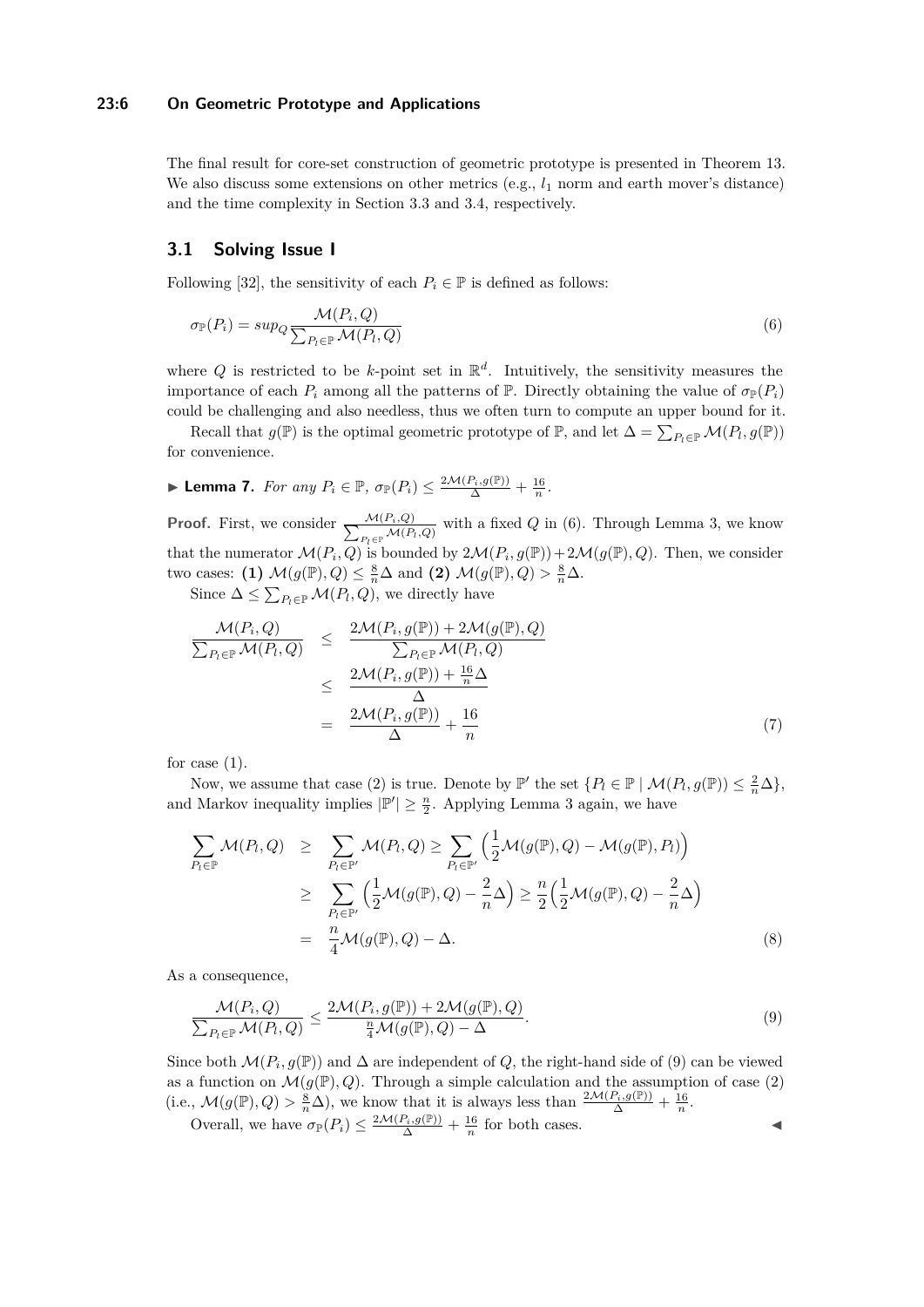However, only Lemma [7](#page-5-3) is not enough to compute the upper bound for  $\sigma_P(P_i)$ , because neither  $\mathcal{M}(P_i, g(\mathbb{P}))$  nor  $\Delta$  is known. Therefore, we need to compute an approximation to replace the upper bound given by Lemma [7.](#page-5-3)

<span id="page-6-1"></span>▶ **Lemma 8.** *Suppose*  $P_{i_0}$  *is randomly picked from*  $\mathbb{P}$ *, and let*  $\tilde{\Delta} = \sum_{P_l \in \mathbb{P}} \mathcal{M}(P_l, P_{i_0})$  *and*  $\alpha > 1$ . Then with probability  $1 - \frac{1}{\alpha}$ , for all  $1 \leq i \leq n$ ,  $\sigma_{\mathbb{P}}(P_i) \leq 8(\alpha + 1) \frac{\mathcal{M}(P_i, P_{i_0})}{\tilde{\Delta}} + \frac{4\alpha + 16}{n}$ .

**Proof.** According to Theorem [4,](#page-3-2) we know that  $\mathcal{M}(P_{i_0}, g(\mathbb{P})) \leq \frac{\alpha}{n} \Delta$  and  $\tilde{\Delta} \leq 2(\alpha+1)\Delta$  with probability at least  $1 - \frac{1}{\alpha}$ . Then we have

$$
\sigma_{\mathbb{P}}(P_i) \leq \frac{2\mathcal{M}(P_i, g(\mathbb{P}))}{\Delta} + \frac{16}{n} \leq \frac{4\mathcal{M}(P_i, P_{i_0}) + 4\mathcal{M}(P_{i_0}, g(\mathbb{P}))}{\Delta} + \frac{16}{n} \n\leq \frac{4\mathcal{M}(P_i, P_{i_0})}{\frac{1}{2(\alpha+1)}\tilde{\Delta}} + \frac{4\mathcal{M}(P_{i_0}, g(\mathbb{P}))}{\Delta} + \frac{16}{n} \n\leq 8(\alpha+1)\frac{\mathcal{M}(P_i, P_{i_0})}{\tilde{\Delta}} + \frac{4\alpha+16}{n},
$$
\n(10)

where the first inequality comes from Lemma [7.](#page-5-3) So the proof is completed.

Lemma [8](#page-6-1) indicates that once  $P_{i_0}$  is selected, we can obtain an upper bound for each  $\sigma_{\mathbb{P}}(P_i)$  by computing the values  $\mathcal{M}(P_i, P_{i_0})$  and  $\tilde{\Delta}$ .

## <span id="page-6-0"></span>**3.2 Solving Issue II**

Let  $t_P(P_i)$  and *T* denote the obtained upper bound of  $\sigma_P(P_i)$  from Lemma [8](#page-6-1) and their sum, respectively. It is easy to know that  $T = \sum_{P_i \in \mathbb{P}} t_{\mathbb{P}}(P_i) \leq 8(\alpha + 1) + 4\alpha + 16$  which is constant if  $\alpha$  is constant. For the sake of simplicity, we always assume  $T = O(1)$  in our analysis below.

We have the following theorem from [\[32,](#page-13-13) [45\]](#page-14-9) (we slightly modify their statements to fit our problem better).

<span id="page-6-3"></span> $\blacktriangleright$  **Theorem 9** ([\[32,](#page-13-13)[45\]](#page-14-9)). Let Q be any fixed k-point set in  $\mathbb{R}^d$ . **i.** If we take a sample  $P_i$  from  $\mathbb P$  according to the distribution  $\frac{t_{\mathbb P}(P_i)}{T}$ , the expectation of  $\frac{T}{t_{\mathbb P}(P_i)}\mathcal M(P_i,Q)$  is  $\sum_{P_i\in\mathbb P}\mathcal M(P_i,Q)$ . *ii.* If we take a sample S of size of *r* from  $\mathbb P$  according to the same distribution, and let  $\epsilon > 0$ ,

<span id="page-6-2"></span>
$$
Pr\left[\Big|\sum_{P_l\in\mathbb{P}}\mathcal{M}(P_l,Q)-\frac{1}{r}\sum_{P_l\in\mathbb{S}}\frac{T}{t_{\mathbb{P}}(P_l)}\mathcal{M}(P_l,Q)\Big|\leq \epsilon\sum_{P_l\in\mathbb{P}}\mathcal{M}(P_l,Q)\right]\geq 1-2e^{-\frac{2r\epsilon^2}{T^2}}.\tag{11}
$$

In particular, [\(11\)](#page-6-2) is an application of Hoeffding's inequality because each  $\frac{T}{t_{\mathbb{P}}(P_i)}\mathcal{M}(P_i, Q)$  is a random variable between 0 and  $T \sum_{P_l \in \mathbb{P}} \mathcal{M}(P_l, Q)$  (see Lemma 2.2 of [\[45\]](#page-14-9) for more details). Moreover, [\(11\)](#page-6-2) shows that the sample S together with the weight  $w_l = \frac{1}{r} \frac{T}{t_P(P_l)}$  for each  $P_l \in \mathbb{S}$ will form a core-set of  $\mathbb P$  with respect to the fixed  $Q$  (see [\(5\)](#page-4-1)). But (5) should hold for an infinite number of possible candidates for the geometric prototype, rather than one single *Q*, in the space. Hence, we need to determine an appropriate sample size (i.e., issue **(II)**).

Our basic idea is to discretize the space and generate a finite number of representations for them; then we can take a union bound for the final success probability through [\(11\)](#page-6-2). Note [\[45\]](#page-14-9) also used discretization to determine the sample size for projective clustering integer points; but our idea and analysis are quite different due to the different natures of the problems. Also, [\[26,](#page-13-14) [32\]](#page-13-13) defined the "dimension" of the clustering problems so as to bound their sample sizes. Here, we avoid using their approach due to two reasons: first, it will be very complicated to define and compute the dimension of the geometric prototype problem; second, the framework in [\[26\]](#page-13-14) would result in a more complicated sampling process and even may cause negative weights, however, we prefer to keep our sampling process simple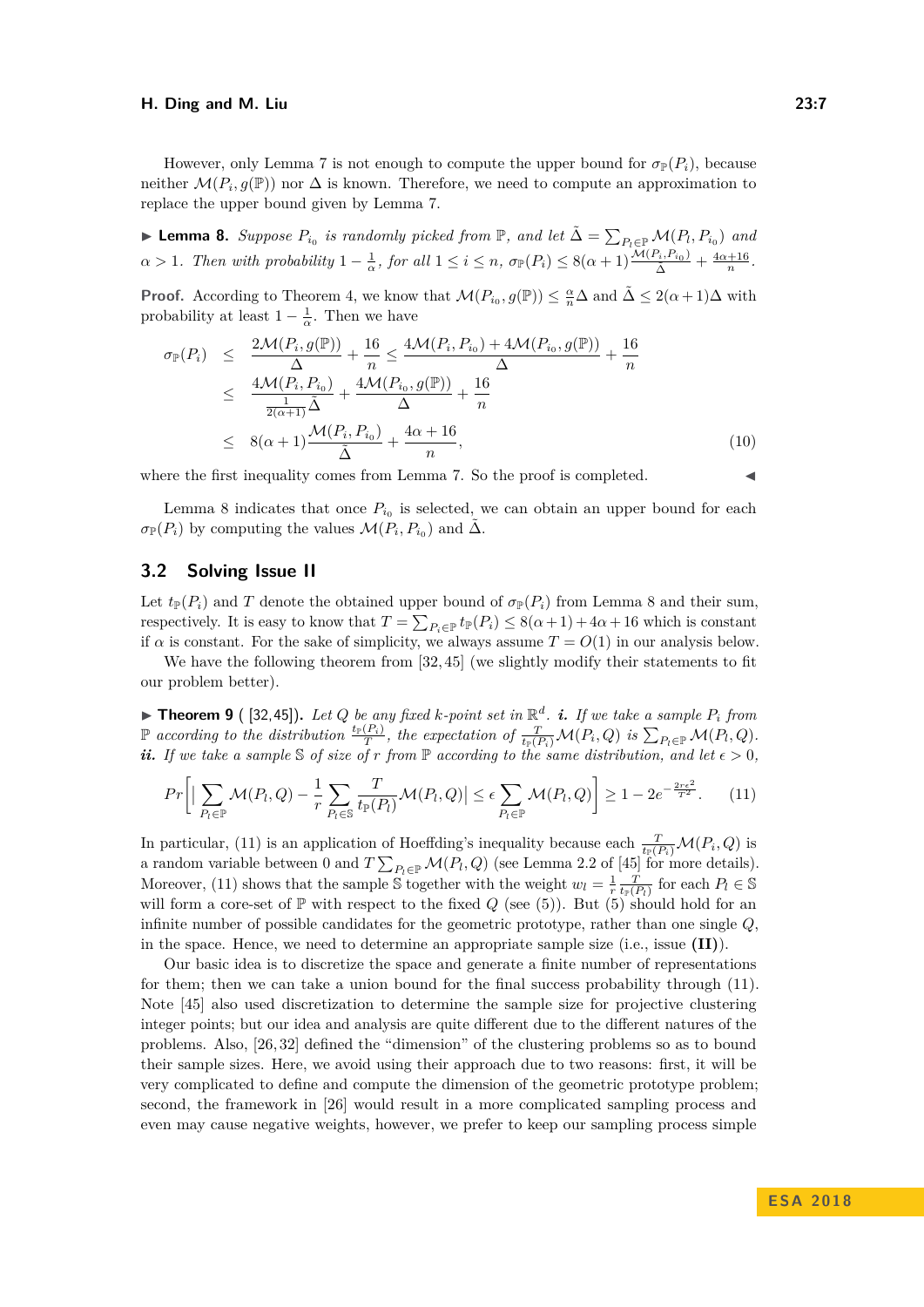#### **23:8 On Geometric Prototype and Applications**

as described in Theorem [9](#page-6-3) (especially when using any available algorithm or heuristic as a black box on the core-set). We elaborate on our analysis below.

By Theorem [4,](#page-3-2) we assume that a randomly picked  $P_{i_0}$  yields a  $(2\alpha + 2)$ -approximation and denote by *L* the resulting cost  $\sum_{P_l \in \mathbb{P}} \mathcal{M}(P_l, P_{i_0})$ . The following lemma reveals that we just need to consider the *k*-point sets which are not too far from  $P_{i_0}$ .

<span id="page-7-0"></span>▶ **Lemma 10.** For any *k-point set Q* with  $\mathcal{M}(Q, P_{i_0}) > \frac{4L}{n}$ , the resulting cost  $\sum_{P_l \in \mathbb{P}} \mathcal{M}(P_l, Q)$ *is always higher than*  $\sum_{P_l \in \mathbb{P}} \mathcal{M}(P_l, P_{i_0})$ *.* 

**Proof.** Using Lemma [3,](#page-3-1) we have

$$
\sum_{P_l \in \mathbb{P}} \mathcal{M}(P_l, Q) \ge \sum_{P_l \in \mathbb{P}} (\frac{1}{2} \mathcal{M}(Q, P_{i_0}) - \mathcal{M}(P_l, P_{i_0})) > \frac{1}{2} 4L - L = \sum_{P_l \in \mathbb{P}} \mathcal{M}(P_l, P_{i_0}).
$$
 (12)

So the proof is completed.

Because we already have the initial solution  $P_{i_0}$ , we are only interested in the solutions having lower costs. Thus, we focus on the *k*-point set *Qs* with  $\mathcal{M}(Q, P_{i_0}) \leq \frac{4L}{n}$  based on Lemma [10.](#page-7-0) Let  $Q = \{q_1, q_2, \dots, q_k\} \subset \mathbb{R}^d$  and  $R = L/n$ . W.l.o.g, we assume the induced permutation of  $\mathcal{M}(Q, P_{i_0})$  in Definition [1](#page-1-2) is  $\pi(j) = j$  for  $1 \leq j \leq k$ . The constraint  $\mathcal{M}(Q, P_{i_0}) \leq \frac{4L}{n}$  directly implies that  $||q_j - p_j^{i_0}|| \leq 2\sqrt{R}$  for each  $1 \leq j \leq k$ . We use  $B(x, \rho)$  to denote the ball centered at the point *x* with the radius  $\rho$ . Then we draw *k* balls  $B(p_j^{i_0}, 2\sqrt{R})$  for each  $1 \leq j \leq k$ ; inside each ball, we build a uniform grid  $G_j$  with the grid side length  $\epsilon \sqrt{\frac{R}{kd}}$ . Let  $\Gamma$  be the Cartesian product  $G_1 \times G_2 \times \cdots \times G_k$ . It is easy to know that  $\Gamma$  contains  $O\left(\left(\frac{4\sqrt{kd}}{\epsilon}\right)^{kd}\right)$  *k*-point sets in total. Therefore, we can apply [\(11\)](#page-6-2) of Theorem [9](#page-6-3) to obtain a union bound over all the *k*-point sets of  $\Gamma$  (recall  $T = O(1)$ ).

<span id="page-7-1"></span>► Lemma 11. *If the sample*  $\Im$  *in Theorem [9](#page-6-3) has the size of*  $O(\frac{kd}{\epsilon^2} \log \frac{kd}{\epsilon})$ *, and each*  $P_l \in \mathbb{S}$ *has the weight*  $w_l = \frac{1}{r} \frac{T}{t_F(P_l)}$ , then with constant probability the inequality [\(5\)](#page-4-1) holds for each *Q* ∈ Γ*.*

Next we consider the *k*-point set  $Q = \{q_1, q_2, \dots, q_k\} \notin \Gamma$ . Again, w.l.o.g, we assume the induced permutation of  $\mathcal{M}(P_{i_0}, Q)$  is  $\pi(j) = j$  for  $1 \leq j \leq k$ . Also, due to our above assumption, we know that each  $q_j$  is covered by the ball  $B(p_j^{i_0}, 2\sqrt{R})$ . To help our analysis, we take its "nearest neighbor" from  $\Gamma$ ,  $\mathcal{N}(Q) = \{ \mathcal{N}(q_1), \mathcal{N}(q_2), \cdots, \mathcal{N}(q_k) \}$  with each  $\mathcal{N}(q_j)$ being the nearest grid point of  $q_j$  in  $G_j$ . So we have

<span id="page-7-3"></span>
$$
||q_j - \mathcal{N}(q_j)|| \le \epsilon \sqrt{\frac{R}{k}} \quad \text{for} \quad 1 \le j \le k. \tag{13}
$$

For the sake of convenience, let  $X_1 = \left| \sum_{P_l \in \mathbb{P}} \mathcal{M}(P_l, Q) - \sum_{P_l \in \mathbb{P}} \mathcal{M}(P_l, \mathcal{N}(Q)) \right|, X_2 =$  $\left| \sum_{P_i \in \mathbb{P}} \mathcal{M}(P_i, \mathcal{N}(Q)) - \frac{1}{r} \sum_{P_i \in \mathbb{S}} \frac{T}{t_{\mathbb{P}}(P_i)} \mathcal{M}(P_i, \mathcal{N}(Q)) \right|, X_3 = \left| \frac{T}{t_{\mathbb{P}}(P_i)} \mathcal{M}(P_i, \mathcal{N}(Q)) \right|$  $\frac{1}{r}\sum_{P_l\in\mathbb{S}}\frac{T}{t_{\mathbb{P}}(P_l)}\mathcal{M}(P_l, \ \mathcal{N}(Q))$  $\left[-\frac{1}{r}\sum_{P_l\in\mathbb{S}}\frac{T}{t_{\mathbb{P}}(P_l)}\mathcal{M}(P_l,Q)\right]$ . It is easy to see

<span id="page-7-2"></span>
$$
\Big|\sum_{P_l\in\mathbb{P}}\mathcal{M}(P_l,Q)-\frac{1}{r}\sum_{P_l\in\mathbb{S}}\frac{T}{t_{\mathbb{P}}(P_l)}\mathcal{M}(P_l,Q)\Big|\leq X_1+X_2+X_3\tag{14}
$$

where  $X_2$  is bounded by Lemma [11.](#page-7-1) So the remaining issue is to prove that the other two items  $X_1$  and  $X_3$  in [\(14\)](#page-7-2) are small as well. That is, Lemma [11](#page-7-1) can be extended from  $\mathcal{N}(Q)$ to *Q*.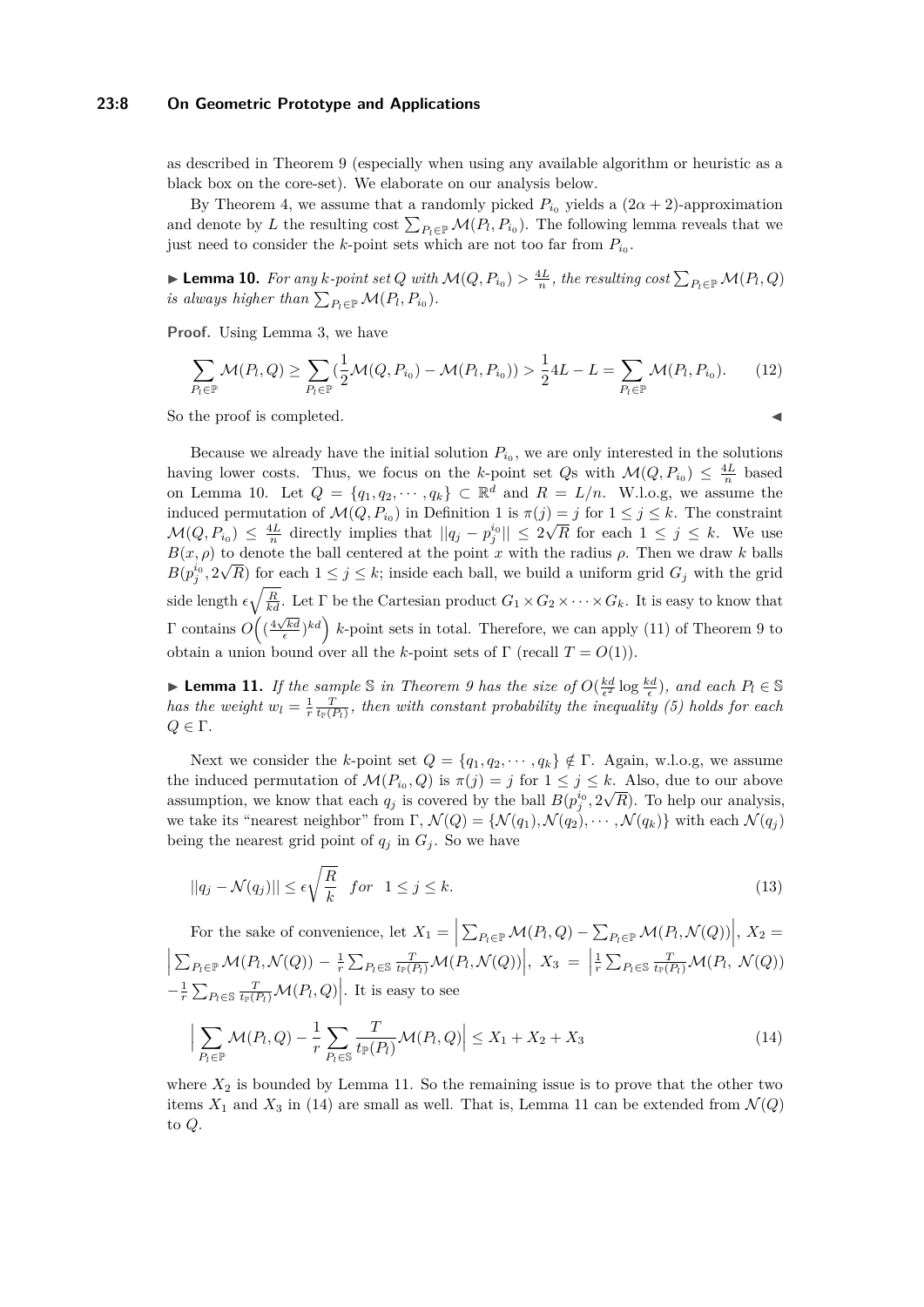Note  $X_1 \leq \sum_{P_l \in \mathbb{P}} |\mathcal{M}(P_l, Q) - \mathcal{M}(P_l, \mathcal{N}(Q))|$ , so we consider each item  $|\mathcal{M}(P_l, Q)|$  $-\mathcal{M}(P_l, \mathcal{N}(Q))$  separately. Using Lemma [6,](#page-4-2) we have

$$
\left|\mathcal{M}(P_l, Q) - \mathcal{M}(P_l, \mathcal{N}(Q))\right| \leq (1 + \frac{1}{\epsilon})\mathcal{M}(Q, \mathcal{N}(Q)) + \epsilon \mathcal{M}(P_l, Q). \tag{15}
$$

In addition, we have  $\mathcal{M}(Q, \mathcal{N}(Q)) \leq k \left(\epsilon \sqrt{\frac{R}{k}}\right)^2 = \epsilon^2 R$  by [\(13\)](#page-7-3). Therefore, we have

<span id="page-8-0"></span>
$$
\left| \sum_{P_l \in \mathbb{P}} \mathcal{M}(P_l, Q) - \sum_{P_l \in \mathbb{P}} \mathcal{M}(P_l, \mathcal{N}(Q)) \right| \leq \sum_{P_l \in \mathbb{P}} \left| \mathcal{M}(P_l, Q) - \mathcal{M}(P_l, \mathcal{N}(Q)) \right|
$$
  
\n
$$
\leq (1 + \frac{1}{\epsilon}) n \mathcal{M}(Q, \mathcal{N}(Q)) + \epsilon \sum_{P_l \in \mathbb{P}} \mathcal{M}(P_l, Q)
$$
  
\n
$$
\leq O(\epsilon) nR + \epsilon \sum_{P_l \in \mathbb{P}} \mathcal{M}(P_l, Q)
$$
  
\n
$$
= O(\epsilon) \sum_{P_l \in \mathbb{P}} \mathcal{M}(P_l, Q), \qquad (16)
$$

where the last equality comes from  $nR = L$  which is a constant approximation of the optimal objective value. [\(16\)](#page-8-0) also implies that

<span id="page-8-2"></span>
$$
(1 - O(\epsilon)) \sum_{P_l \in \mathbb{P}} \mathcal{M}(P_l, Q) \le \sum_{P_l \in \mathbb{P}} \mathcal{M}(P_l, \mathcal{N}(Q)) \le (1 + O(\epsilon)) \sum_{P_l \in \mathbb{P}} \mathcal{M}(P_l, Q). \tag{17}
$$

Next, we consider the last item  $X_3$  in [\(14\)](#page-7-2). It is a little more complicated because the coefficient  $\frac{T}{t_{\mathbb{P}}(P_t)}$  could be large. We need the following lemma first.

<span id="page-8-1"></span>▶ **Lemma 12.** *For each*  $P_l \in \mathbb{P}$ *, t*<sub> $\mathbb{P}(P_l) > \frac{1}{4n}$ *.*</sub>

**Proof.** Fix one  $P_l \in \mathbb{P}$ . We select  $P_{l'}$  that has the largest matching cost to  $P_l$ , i.e.,  $\mathcal{M}(P_l, P_{l'}) = \max_{P_i \in \mathbb{P}} \mathcal{M}(P_l, P_i)$ , and set  $Q = P_{l'}$ . Using Lemma [3,](#page-3-1) we have  $\mathcal{M}(P_i, Q) \leq$  $2\mathcal{M}(P_i, P_i) + 2\mathcal{M}(P_i, Q) \leq 4\mathcal{M}(P_i, Q)$  for any  $1 \leq i \leq n$ . Therefore, based on the fact that  $t_{\mathbb{P}}(P_l)$  is the upper bound of  $\sigma_{\mathbb{P}}(P_l)$  in [\(6\)](#page-5-1), we know that it should be at least  $\frac{\mathcal{M}(P_l,Q)}{(1+4(n-1))\mathcal{M}(P_l,Q)} > \frac{1}{4n}$ .

Using Lemma [12](#page-8-1) and the same idea for [\(16\)](#page-8-0), we have

<span id="page-8-3"></span>
$$
\begin{split}\n&\left|\frac{1}{r}\sum_{P_{t}\in\mathcal{S}}\frac{T}{t_{\mathbb{P}}(P_{t})}\mathcal{M}(P_{t},\mathcal{N}(Q))-\frac{1}{r}\sum_{P_{t}\in\mathcal{S}}\frac{T}{t_{\mathbb{P}}(P_{t})}\mathcal{M}(P_{t},Q)\right| \\
&\leq \frac{1}{r}\sum_{P_{t}\in\mathcal{S}}\frac{T}{t_{\mathbb{P}}(P_{t})}\left|\mathcal{M}(P_{t},\mathcal{N}(Q))-\mathcal{M}(P_{t},Q)\right| \\
&\leq \frac{1}{r}\sum_{P_{t}\in\mathcal{S}}\frac{T}{t_{\mathbb{P}}(P_{t})}\left((1+\frac{1}{\epsilon})\mathcal{M}(\mathcal{N}(Q),Q)+\epsilon\mathcal{M}(P_{t},\mathcal{N}(Q))\right) \\
&\leq \max_{P_{t}\in\mathcal{S}}\left\{\frac{T}{t_{\mathbb{P}}(P_{t})}\right\}\cdot(1+\frac{1}{\epsilon})\mathcal{M}(\mathcal{N}(Q),Q)+\epsilon\frac{1}{r}\sum_{P_{t}\in\mathcal{S}}\frac{T}{t_{\mathbb{P}}(P_{t})}\mathcal{M}(P_{t},\mathcal{N}(Q)) \\
&\leq O(\epsilon)nR+\epsilon\frac{1}{r}\sum_{P_{t}\in\mathcal{S}}\frac{T}{t_{\mathbb{P}}(P_{t})}\mathcal{M}(P_{t},\mathcal{N}(Q)),\n\end{split} \tag{18}
$$

where the last inequality comes from Lemma [12](#page-8-1) and  $T = O(1)$ . In addition, Lemma [11](#page-7-1) guarantees that  $\epsilon \frac{1}{r} \sum_{P_l \in S} \frac{T}{t_P(P_l)} \mathcal{M}(P_l, \mathcal{N}(Q)) = O(\epsilon) \sum_{P_l \in \mathbb{P}} \mathcal{M}(P_l, \mathcal{N}(Q))$ . Applying the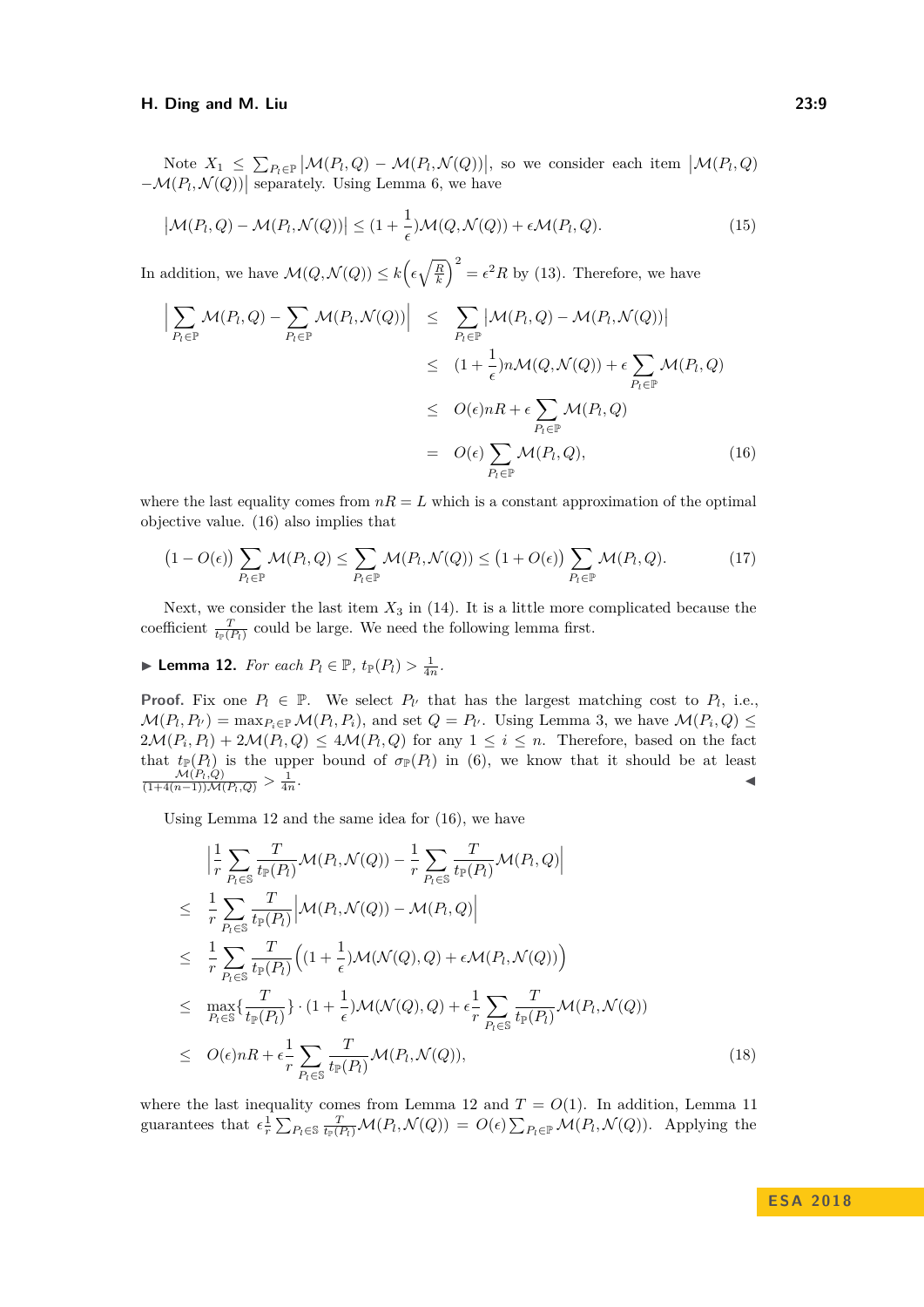#### **23:10 On Geometric Prototype and Applications**

triangle inequality  $(14)$  with the bounds  $(16)$ ,  $(17)$  and  $(18)$ , we have

$$
\left| \sum_{P_t \in \mathbb{P}} \mathcal{M}(P_t, Q) - \frac{1}{r} \sum_{P_t \in \mathbb{S}} \frac{T}{t_{\mathbb{P}}(P_t)} \mathcal{M}(P_t, Q) \right|
$$
\n
$$
\leq O(\epsilon) \sum_{P_t \in \mathbb{P}} \mathcal{M}(P_t, Q) + O(\epsilon) \sum_{P_t \in \mathbb{P}} \mathcal{M}(P_t, \mathcal{N}(Q))
$$
\n
$$
= O(\epsilon) \sum_{P_t \in \mathbb{P}} \mathcal{M}(P_t, Q). \tag{19}
$$

Consequently, we have the final theorem for core-set.

<span id="page-9-0"></span> $\blacktriangleright$  **Theorem 13.** Let  $P_{i_0}$  be the k-point set randomly selected by Theorem [4,](#page-3-2) and  $\mathbb{S}$  be the sample *from*  $\mathbb{P}$  *according to the distribution*  $\frac{t_{\mathbb{P}}(P_i)}{T_{\infty}}$ . If the sample S has the size of  $r = O(\frac{kd}{\epsilon^2} \log \frac{kd}{\epsilon})$ and each  $P_l \in \mathbb{S}$  has the weight  $w_l = \frac{1}{r} \frac{T}{t_F(P_l)}$ , then with constant probability the inequality [\(5\)](#page-4-1) *holds for any k-point set*  $Q \subset \mathbb{R}^d$  *with*  $\mathcal{M}(Q, P_{i_0}) \leq \frac{4L}{n}$ .

Recall that Theorem [5](#page-4-3) tells us that the dimension can be reduced by Johnson-Lindenstrauss (JL)-transform. Thus, we directly have the following corollary.

<span id="page-9-2"></span> $\triangleright$  **Corollary 14.** *Given a high dimensional instance*  $\mathbb{P}$  (e.g.,  $d \geqslant \log n, \log k$ ), we can obtain *a* sample S having the size of  $\tilde{O}(\frac{k}{\epsilon^4})$ , where with constant probability the inequality [\(5\)](#page-4-1) holds  $f$ or any  $k$ *-point set*  $Q \subset \mathbb{R}^d$  *with*  $\mathcal{M}(Q, P_{i_0}) \leq \frac{4L}{n}$ *.*  $\tilde{O}(\cdot)$  *ignores the logarithmic factors* log *n and* log *k.*

### <span id="page-9-1"></span>**3.3 Some Extensions**

Here, we briefly introduce some extensions of our core-set construction on other metrics.

**(1).** Our core-set construction can be extended to *l*<sup>1</sup> norm, i.e., the squared distances are replaced by absolute distances in the matching cost  $(1)$ . Actually, the analysis for  $l_1$  norm is even easier than that for  $l_2$  norm, since we can directly use the triangle inequality rather than Lemma [3](#page-3-1) or Lemma [6](#page-4-2) when solving the aforementioned two issues, bounding the sensitivities and discretizing the space of candidates for geometric prototype.

A remaining issue for future work is that the dimension reduction result of Theorem [5](#page-4-3) is not applicable to  $l_1$  norm, due to the fact that it is much harder to compute geometric median (Fermat-Weber point) than mean point [\[15\]](#page-12-11). Fortunately, the high dimensional application, ensemble clustering, mentioned in Section [1](#page-0-0) only uses  $l_2$  norm, because the symmetric difference between two clusters corresponds to their squared distance in the space. (2). We can also consider the case with weighted point sets for both  $l_1$  and  $l_2$  norm, i.e., each point of  $P_i$  has a non-negative weight. To make the problem meaningful in practice, we require that each  $P_i$  and the desired geometric prototype have the same total weight  $W > 0$ ; we can further assume *W* and all the weights are integers by scaling and rounding in practice. Thus, the computation on the matching between two point sets becomes the problem of earth mover's distance (EMD) [\[39\]](#page-14-1). Fortunately, the triangle inequality still holds for EMD because we assume they have equal total weight; as a consequence, we can bound the sensitivities for issue **(I)**. For issue **(II)**, we still discretize the space and build the set of *k*-point sets Γ with the same cardinality of the unweighted case; the only difference is that we need to consider the total *O*(*W<sup>k</sup>* ) possible distributions of the total weight *W* over the *k* points of each *k*-point set, which increases the size of the core-set with an extra  $O(\frac{k \log W}{\epsilon^2})$ .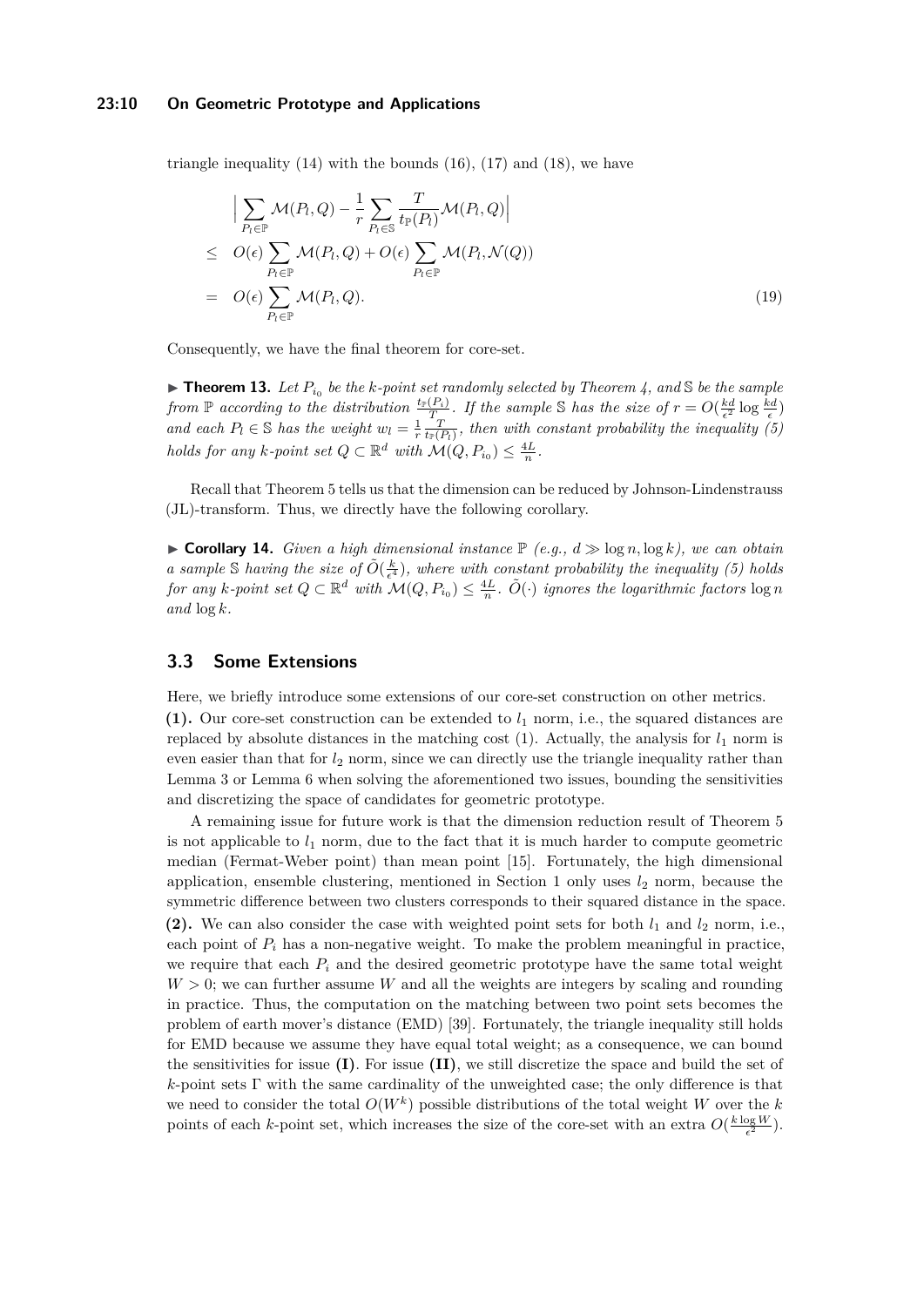## <span id="page-10-1"></span>**3.4 The Time Complexity**

Suppose the complexity of computing  $\mathcal{M}(A, B)$  is  $h(k, d)$ , then the running time for computing the core-set is simply  $O(h(k, d) \cdot n)$  because we just need to compute each  $\mathcal{M}(P_i, P_{i_0})$  so as to obtain the sensitivities for sampling (see Lemma [8\)](#page-6-1). For simplicity, we can just use the Hungarian algorithm [\[16\]](#page-13-1) so that  $h(k, d) = O(k^2d + k^3)$ , where the term  $k^2d$  is for building the bipartite graph. In fact, this can be further improved by our following two observations. First, we just need to know the matching costs, rather than the matchings, for computing the upper bounds of the sensitivities in Lemma [8.](#page-6-1) Second, it is not necessary to always have the optimal matching costs. For example, if we compute a value  $\mathcal{M}'(P_i, P_{i_0})$  for each  $\mathcal{M}(P_i, P_{i_0})$  instead, such that  $\mathcal{M}(P_i, P_{i_0}) \leq \mathcal{M}'(P_i, P_{i_0}) \leq c\mathcal{M}(P_i, P_{i_0})$  with some constant  $c \geq 1$ , the resulting *T* and each  $t_{\mathbb{P}}(P_i)$  will increase by some appropriate constant factors correspondingly; in other words, the sample size in Theorem [13](#page-9-0) will increase by only a constant factor. Some algorithms [\[13,](#page-12-12) [30,](#page-13-15) [31\]](#page-13-16) are designed for approximately estimating the matching cost, and their running times can be nearly linear if the dimension *d* is constant; in practical fields, several heuristic algorithms [\[37\]](#page-14-10) are also proposed for this purpose.

For the high dimensional case, we can apply JL-transform in advance, to reduce the dimensionality to be  $O(\log(nk)/\epsilon^2)$  (Theorem [5](#page-4-3) and Corollary [14\)](#page-9-2). A naive implementation of the JL-transform by matrix multiplication has the complexity  $O\left(\frac{1}{\epsilon^2} n k d \log(nk)\right)$  [\[19\]](#page-13-17), and several even faster and practical algorithms have been studied before [\[1,](#page-12-9) [6,](#page-12-13) [34\]](#page-13-18).

## <span id="page-10-0"></span>**4 Experiments**

To show the advantage of using core-sets for the problem of geometric prototype, we study the two important applications introduced in Section [1,](#page-0-0) Wasserstein barycenter and ensemble clustering. For each application, we run the existing algorithm on the original dataset and core-sets with different size levels. In general, our experiments suggest that running the algorithm on a small core-set can achieve very close performance and greatly reduce the running time. All of the experimental results were obtained on a Windows workstation with 2.4GHz Intel Xeon E5-2630 v3 CPU and 32GB DDR4 2133MHz Memory; the algorithms are implemented in Matlab R2016b.

**Wasserstein barycenter.** MNIST [\[33\]](#page-13-19) is a popular benchmark dataset of handwritten digits from 0 to 9. For each digit, we generate a set of 3000  $28 \times 28$  grayscale images including 10% noise (i.e., 300 images randomly selected from the other 9 digits). First, we represent the  $28 \times 28$  pixels by 60 weighted 2D points via *k*-means clustering [\[36\]](#page-13-20): group the pixels into 60 clusters and each cluster is represented by its cluster center; each center has the weight equal to the total pixel values of the cluster. Therefore the problem of Wasserstein barycenter becomes an instance of geometric prototype with  $n = 3000$ ,  $k = 60$ , and  $d = 2$ .

**Ensemble clustering.** To construct an instance of ensemble clustering, we generate a synthetic dataset of 2000 points randomly sampled from  $k = 50$  Gaussian distributions in  $\mathbb{R}^{100}$ ; we apply *k*-means clustering 1000 times, where each time has a different initialization for the *k* mean points, to generate 1000 different clustering solutions. According to the model introduced by [\[22\]](#page-13-9), each instance is a geometric prototype problem with 1000 different 50-point sets in  $\mathbb{R}^{2000}$ . We apply JL-transform to reduce the dimensionality from 2000 to 100, before constructing the core-set and running the algorithm; we just use the simplest random matrix multiplication to implement JL-transform [\[19\]](#page-13-17) (actually this step takes about only 5% of the whole running time in the experiments).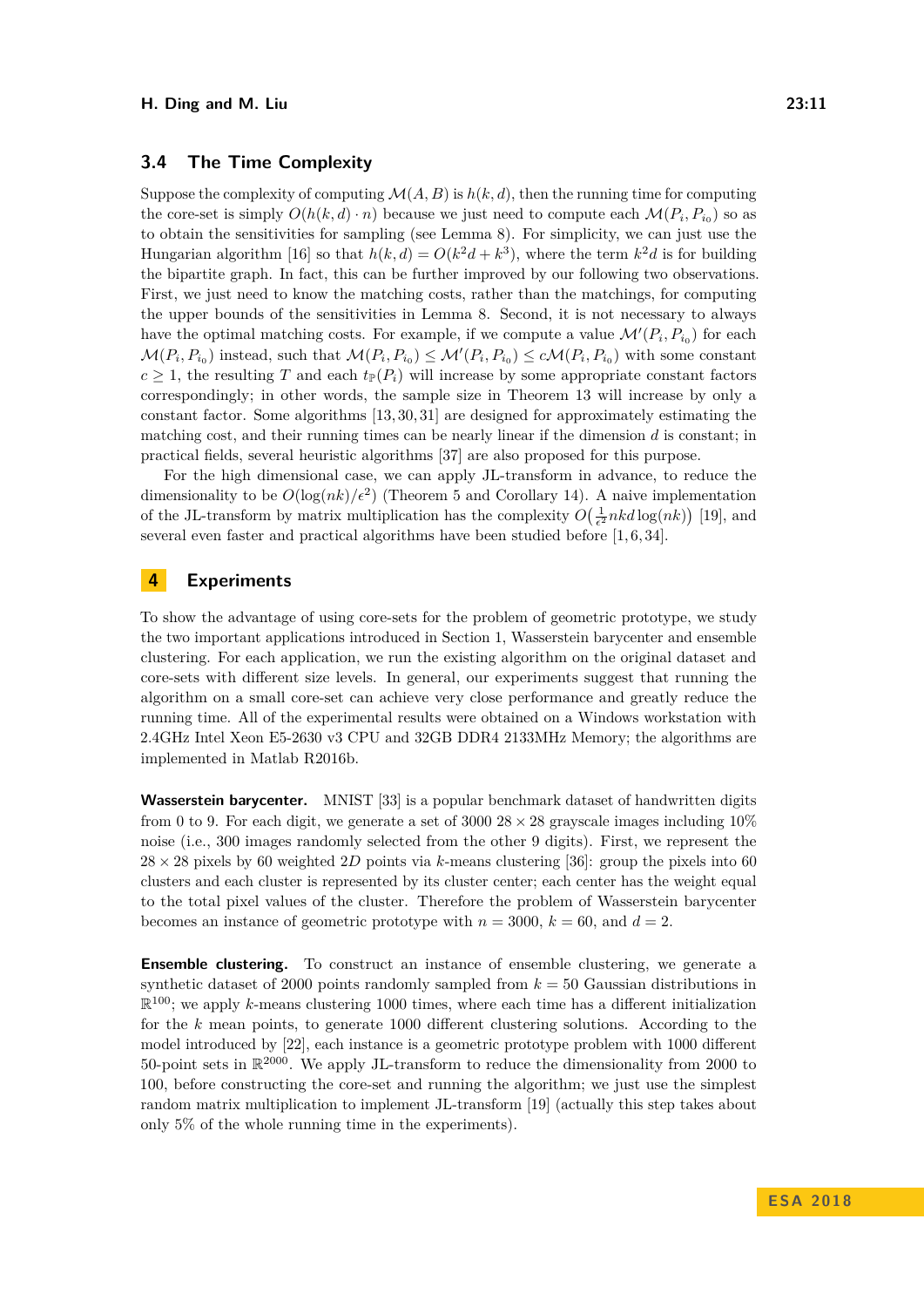<span id="page-11-0"></span>

**Figure 2** Normalized objective value. **Figure 3** Normalized running time.

<span id="page-11-1"></span>





**Figure 4** Percentage of misclustered items. **Figure 5** Matching cost to ground truth.

For both applications, we construct the core-sets using the method in Section [3;](#page-4-0) we vary the core-set size from 5% to 30% of the input size. To construct the core-set, we need to compute the matching cost  $\mathcal{M}(P_i, P_{i_0})$  as discussed in Section [3.4:](#page-10-1) for the high dimensional application (i.e., ensemble clustering), we just use the Hungarian algorithm [\[16\]](#page-13-1); for the low dimensional application (i.e., Wasserstein barycenter), we use two existing popular algorithms for computing EMD, *Network simplex algorithm* [\[5\]](#page-12-14) and the heuristic but faster algorithm *FastEMD* [\[37\]](#page-14-10). As the black box for computing the geometric prototype, we use the alternating minimization approach [\[22\]](#page-13-9). For each application, we consider three criteria: running time, objective value (in Definition [2\)](#page-1-1), and difference to ground truth. For ensemble clustering, we compute the percentage of misclustered items of the obtained prototype as the difference to ground truth. For Wasserstein barycenter, since it is difficult to determine a unique ground truth for each handwritten digit, we directly use the prototype obtained from the original input dataset as the ground truth; then we compute its matching cost to the prototype obtained from core-set, denoted by *x*, as well as the average matching cost over the input images to the ground truth, denoted by *Ave*; finally, we obtain the ratio *x/Ave*. In general, the lower the ratio *x/Ave*, the closer the obtained prototype to the ground truth (comparing with the input images).

**Results.** For each application, we run 50 trials and report the average results. Figure [2](#page-11-0) shows the obtained normalized objective values over the base line (i.e., the objective value obtained on the original input dataset), which are all lower than 1*.*2; that means our core-sets are good approximations for the original data. More importantly, the running times are significantly reduced in Figure [3,](#page-11-0) e.g., for the core-set having 5% of the input data size, the algorithm (containing the core-sets construction) only runs within 10%-17% of the original time. In addition, our obtained prototypes are very close to the corresponding ground truths, even for the core-set at the level 5%. Figure [4](#page-11-1) provides the percentages of misclustered items for ensemble clustering, which are around 8%-12%. Figure [5](#page-11-1) shows the values of *x/Ave*, which are around 0*.*25. For Wasserstein barycenter, we can see the Network simplex algorithm and FastEMD algorithm achieve very similar qualities, but FastEMD only takes about 60% of the running time of the Network simplex algorithm.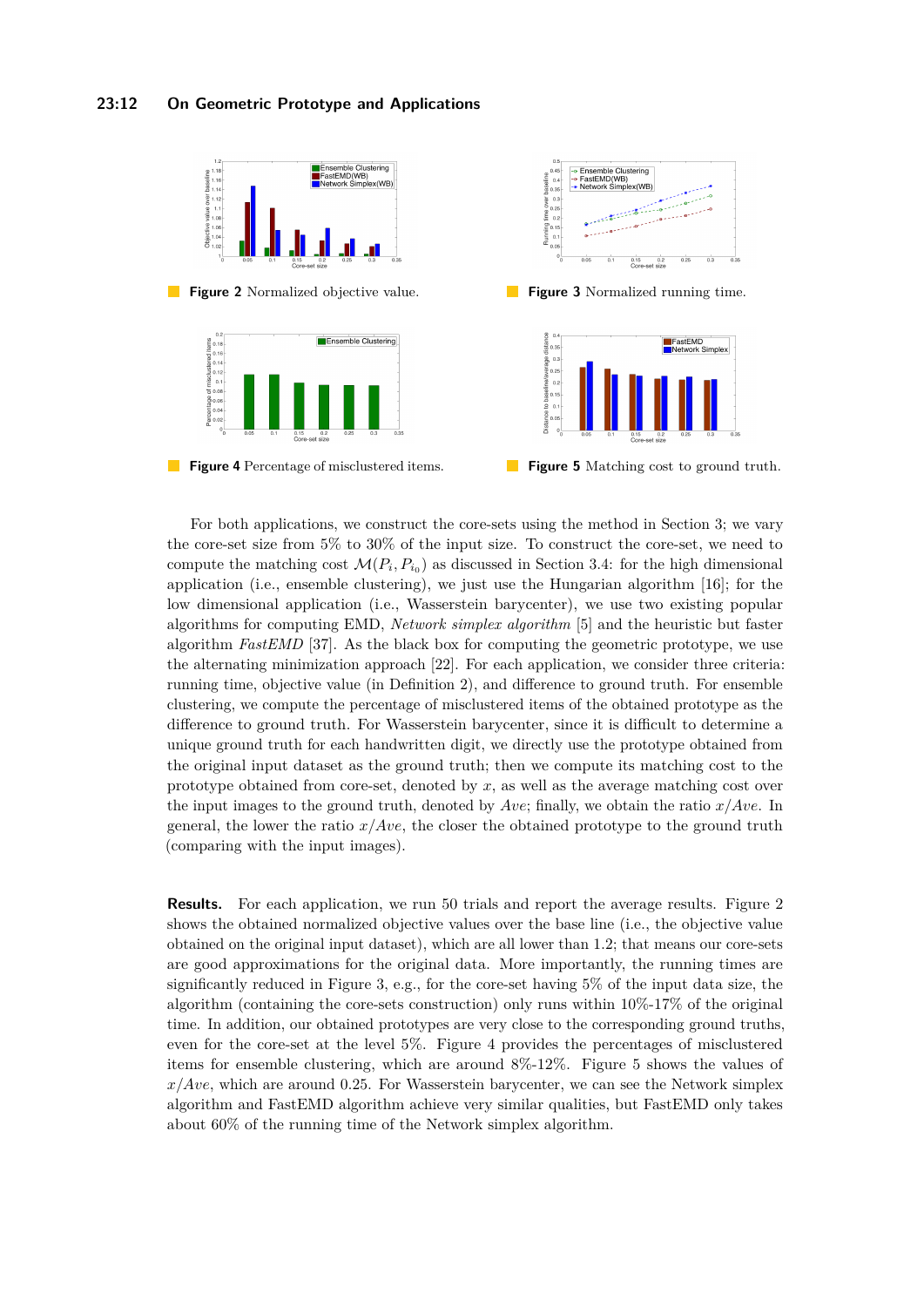## **5 Future Work**

Following our work, several interesting problems for geometric prototype deserve to be explored. For example, is there any algorithm achieving a better approximation ratio than Theorem [4?](#page-3-2) In addition, we leave the hardness for the low dimensional case of geometric prototype as an open problem in future work.

#### **References**

- <span id="page-12-9"></span>**1** Dimitris Achlioptas. Database-friendly random projections: Johnson-Lindenstrauss with binary coins. *Journal of computer and System Sciences*, 66(4):671–687, 2003.
- <span id="page-12-6"></span>**2** Pankaj K. Agarwal, Kyle Fox, Debmalya Panigrahi, Kasturi R. Varadarajan, and Allen Xiao. Faster algorithms for the geometric transportation problem. In *33rd International Symposium on Computational Geometry, SoCG 2017, July 4-7, 2017, Brisbane, Australia*, pages 7:1–7:16, 2017.
- <span id="page-12-4"></span>**3** Pankaj K. Agarwal, Sariel Har-Peled, and Kasturi R. Varadarajan. Geometric approximation via coresets. *Combinatorial and Computational Geometry*, 52:1–30, 2005.
- <span id="page-12-7"></span>**4** Pankaj K. Agarwal and Kasturi R. Varadarajan. A near-linear constant-factor approximation for euclidean bipartite matching? In *Proceedings of the 20th ACM Symposium on Computational Geometry, Brooklyn, New York, USA, June 8-11, 2004*, pages 247–252, 2004.
- <span id="page-12-14"></span>**5** Ravindra K Ahuja, Thomas L Magnanti, and James B Orlin. *Network flows: theory, algorithms, and applications*. Prentice Hall, 1993.
- <span id="page-12-13"></span>**6** Nir Ailon and Bernard Chazelle. The fast Johnson—Lindenstrauss transform and approximate nearest neighbors. *SIAM Journal on computing*, 39(1):302–322, 2009.
- <span id="page-12-8"></span>**7** Alexandr Andoni, Aleksandar Nikolov, Krzysztof Onak, and Grigory Yaroslavtsev. Parallel algorithms for geometric graph problems. In *Symposium on Theory of Computing, STOC 2014, New York, NY, USA, May 31 - June 03, 2014*, pages 574–583, 2014.
- <span id="page-12-5"></span>**8** Esther M Arkin, José Miguel Díaz-Báñez, Ferran Hurtado, Piyush Kumar, Joseph S.B. Mitchell, Belén Palop, Pablo Pérez-Lantero, Maria Saumell, and Rodrigo I Silveira. Bichromatic 2-center of pairs of points. *Computational Geometry*, 48(2):94–107, 2015.
- <span id="page-12-0"></span>**9** Marcus Baum, Peter Willett, and Uwe D. Hanebeck. On wasserstein barycenters and MMOSPA estimation. *IEEE Signal Process. Lett.*, 22(10):1511–1515, 2015.
- <span id="page-12-1"></span>**10** Jean-David Benamou, Guillaume Carlier, Marco Cuturi, Luca Nenna, and Gabriel Peyré. Iterative bregman projections for regularized transportation problems. *SIAM Journal on Scientific Computing*, 37(2):A1111–A1138, 2015.
- <span id="page-12-2"></span>**11** Paola Bonizzoni, Gianluca Della Vedova, Riccardo Dondi, and Tao Jiang. On the approximation of correlation clustering and consensus clustering. *Journal of Computer and System Sciences*, 74(5):671–696, 2008.
- <span id="page-12-3"></span>**12** Stephen Boyd, Neal Parikh, Eric Chu, Borja Peleato, and Jonathan Eckstein. Distributed optimization and statistical learning via the alternating direction method of multipliers. *Foundations and Trends® in Machine learning*, 3(1):1–122, 2011.
- <span id="page-12-12"></span>**13** Sergio Cabello, Panos Giannopoulos, Christian Knauer, and Günter Rote. Matching point sets with respect to the earth mover's distance. *Computational Geometry*, 39(2):118–133, 2008.
- <span id="page-12-10"></span>**14** Ke Chen. On coresets for k-median and k-means clustering in metric and euclidean spaces and their applications. *SIAM Journal on Computing*, 39(3):923–947, 2009.
- <span id="page-12-11"></span>**15** Michael B Cohen, Yin Tat Lee, Gary Miller, Jakub Pachocki, and Aaron Sidford. Geometric median in nearly linear time. In *Proceedings of the 48th Annual ACM SIGACT Symposium on Theory of Computing*, pages 9–21. ACM, 2016.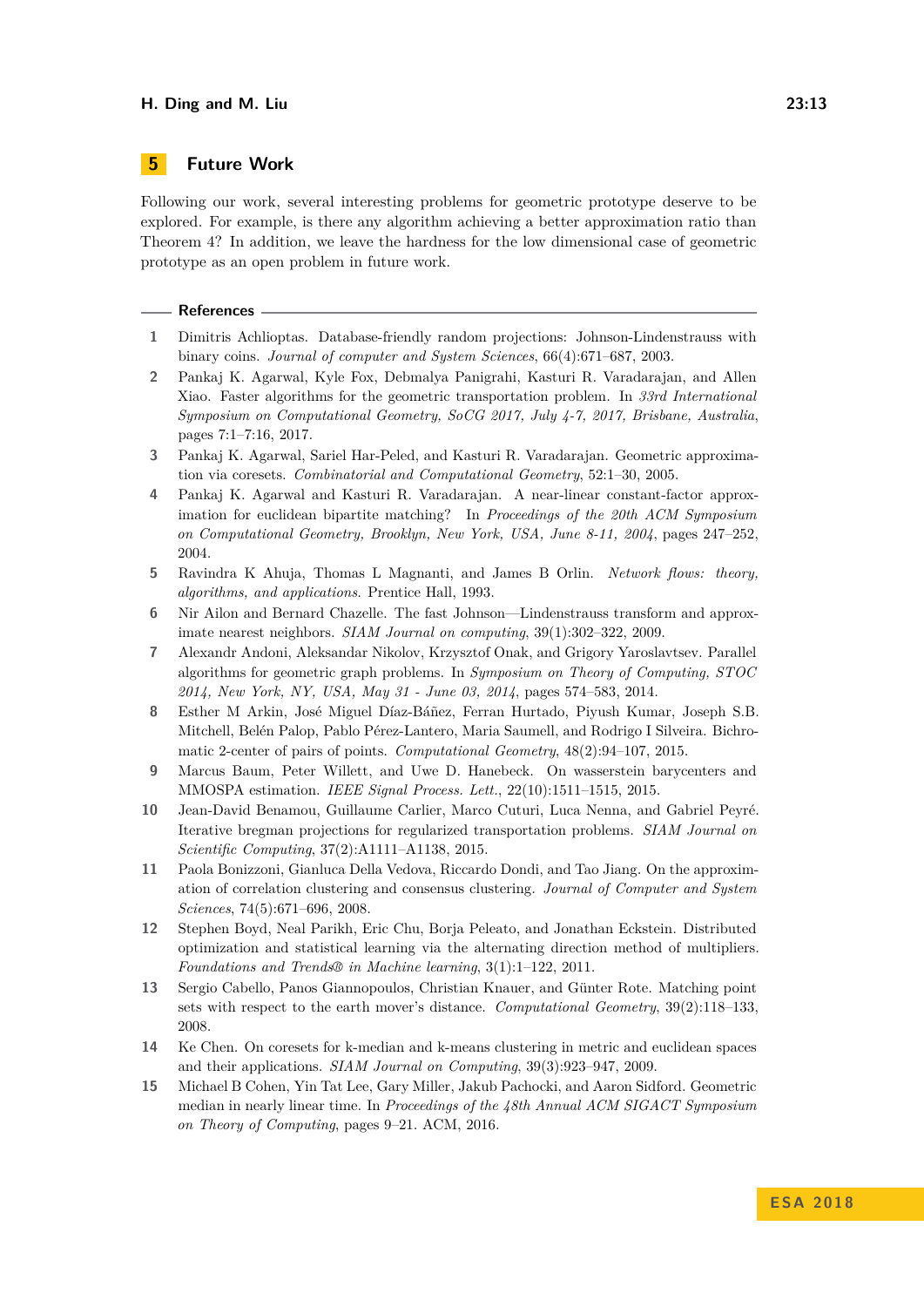### **23:14 On Geometric Prototype and Applications**

- <span id="page-13-1"></span>**16** Thomas H. Cormen, Charles E. Leiserson, Ronald L. Rivest, and Clifford Stein. *Introduction to Algorithms, Third Edition*. The MIT Press, 3rd edition, 2009.
- <span id="page-13-2"></span>**17** Marco Cuturi and Arnaud Doucet. Fast computation of wasserstein barycenters. In *International Conference on Machine Learning*, pages 685–693, 2014.
- <span id="page-13-12"></span>**18** Sanjoy Dasgupta. The hardness of k-means clustering. *Technical Report*, 2008.
- <span id="page-13-17"></span>**19** Sanjoy Dasgupta and Anupam Gupta. An elementary proof of a theorem of Johnson and Lindenstrauss. *Random Structures & Algorithms*, 22(1):60–65, 2003.
- <span id="page-13-4"></span>**20** Hu Ding, Ronald Berezney, and Jinhui Xu. k-prototype learning for 3d rigid structures. In *Advances in Neural Information Processing Systems*, pages 2589–2597, 2013.
- <span id="page-13-0"></span>**21** Hu Ding and Manni Liu. On geometric prototype and applications. *CoRR*, abs/1804.09655, 2018. [arXiv:1804.09655](http://arxiv.org/abs/1804.09655).
- <span id="page-13-9"></span>**22** Hu Ding, Lu Su, and Jinhui Xu. Towards distributed ensemble clustering for networked sensing systems: a novel geometric approach. In *Proceedings of the 17th ACM International Symposium on Mobile Ad Hoc Networking and Computing, MobiHoc 2016, Paderborn, Germany, July 4-8, 2016*, pages 1–10, 2016.
- <span id="page-13-10"></span>**23** Hu Ding and Jinhui Xu. Solving the chromatic cone clustering problem via minimum spanning sphere. In *Proceedings of the International Colloquium on Automata, Languages, and Programming (ICALP)*, pages 773–784, 2011.
- <span id="page-13-5"></span>**24** Hu Ding and Jinhui Xu. Finding median point-set using earth mover's distance. In *Twenty-Eighth AAAI Conference on Artificial Intelligence*, 2014.
- <span id="page-13-11"></span>**25** Hu Ding and Jinhui Xu. A unified framework for clustering constrained data without locality property. In *Proceedings of the Twenty-Sixth Annual ACM-SIAM Symposium on Discrete Algorithms*, pages 1471–1490, 2015.
- <span id="page-13-14"></span>**26** Dan Feldman and Michael Langberg. A unified framework for approximating and clustering data. In *Proceedings of the 43rd ACM Symposium on Theory of Computing, STOC 2011, San Jose, CA, USA, 6-8 June 2011*, pages 569–578, 2011.
- <span id="page-13-7"></span>**27** Jing Gao, Feng Liang, Wei Fan, Yizhou Sun, and Jiawei Han. Graph-based consensus maximization among multiple supervised and unsupervised models. In *Advances in Neural Information Processing Systems*, pages 585–593, 2009.
- <span id="page-13-6"></span>**28** Joydeep Ghosh and Ayan Acharya. Cluster ensembles: Theory and applications. In *Data Clustering: Algorithms and Applications*, pages 551–570. CRC, 2013.
- <span id="page-13-3"></span>**29** Alexandre Gramfort, Gabriel Peyré, and Marco Cuturi. Fast optimal transport averaging of neuroimaging data. In *International Conference on Information Processing in Medical Imaging*, pages 261–272. Springer, 2015.
- <span id="page-13-15"></span>**30** Piotr Indyk. A near linear time constant factor approximation for euclidean bichromatic matching (cost). In *Proceedings of the eighteenth annual ACM-SIAM symposium on Discrete algorithms*, pages 39–42. Society for Industrial and Applied Mathematics, 2007.
- <span id="page-13-16"></span>**31** Piotr Indyk and Nitin Thaper. Fast color image retrieval via embeddings. In *Workshop on Statistical and Computational Theories of Vision (at ICCV)*, 2003.
- <span id="page-13-13"></span>**32** Michael Langberg and Leonard J Schulman. Universal *ε*-approximators for integrals. In *Proceedings of the twenty-first annual ACM-SIAM symposium on Discrete Algorithms*, pages 598–607. SIAM, 2010.
- <span id="page-13-19"></span>**33** Yann LeCun, Léon Bottou, Yoshua Bengio, and Patrick Haffner. Gradient-based learning applied to document recognition. *Proceedings of the IEEE*, 86(11):2278–2324, 1998.
- <span id="page-13-18"></span>**34** Edo Liberty and Steven W Zucker. The mailman algorithm: A note on matrix–vector multiplication. *Information Processing Letters*, 109(3):179–182, 2009.
- <span id="page-13-8"></span>**35** Jialu Liu, Chi Wang, Jing Gao, and Jiawei Han. Multi-view clustering via joint nonnegative matrix factorization. In *Proc. of SDM*, volume 13, pages 252–260, 2013.
- <span id="page-13-20"></span>**36** Stuart Lloyd. Least squares quantization in pcm. *IEEE transactions on information theory*, 28(2):129–137, 1982.